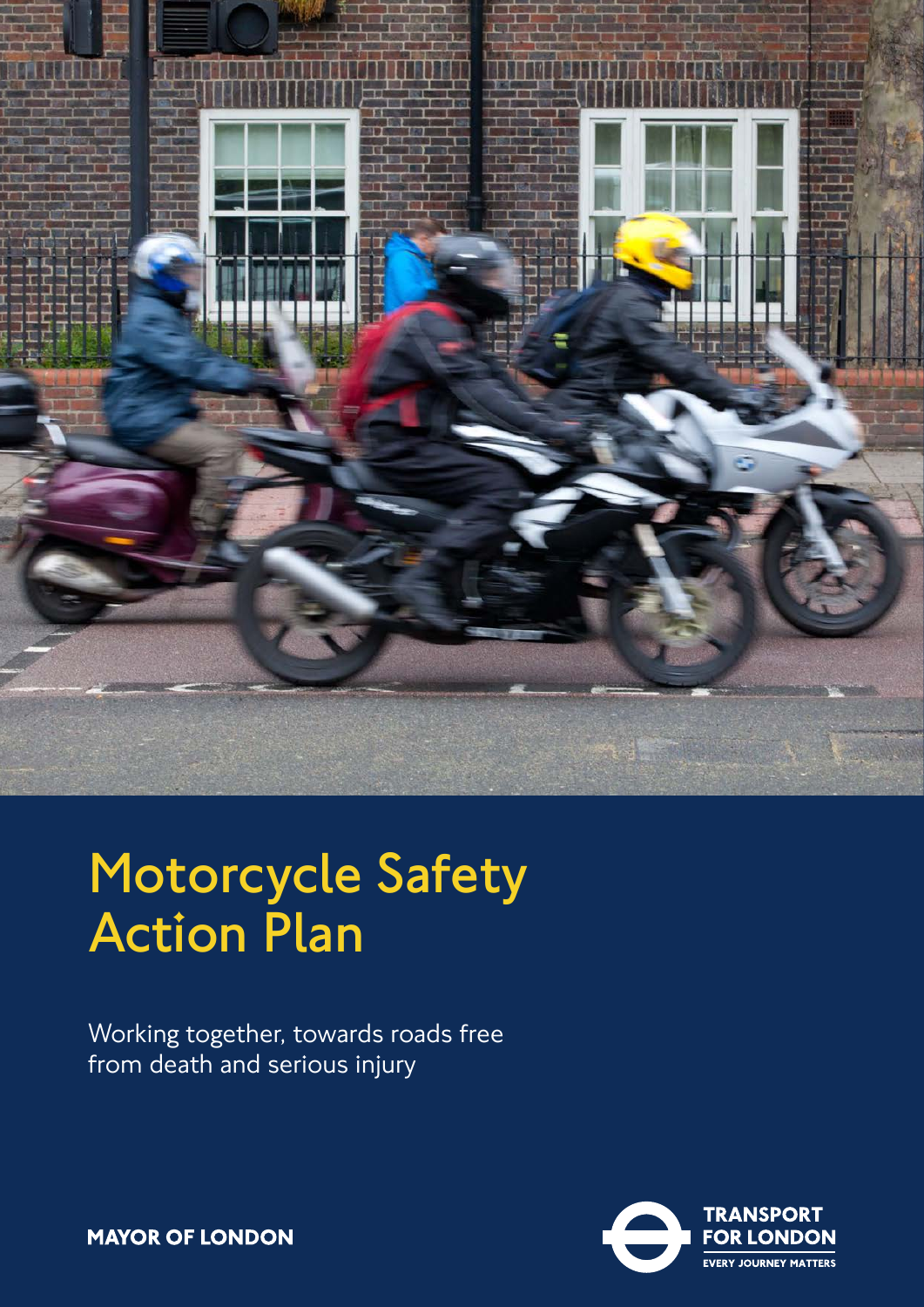# **Contents**

|    | 1. Setting the scene                                                  | 4               |
|----|-----------------------------------------------------------------------|-----------------|
| 2. | Understanding the challenge                                           | 6               |
|    | 2.1 Motorcycle collisions and casualties                              | 6               |
|    | 2.2 Motorcycling in London                                            | 6               |
|    | 3. Understanding the causes                                           | 8               |
|    | 3.1 Motorcycle risk in London in context: who, where, when?           | 8               |
|    | 3.2 Motorcycle collisions: why?                                       | 12 <sup>2</sup> |
|    | 3.3 In depth analysis of police motorcycle fatality investigations 13 |                 |
|    | 3.4 Personal protective equipment                                     | 15              |
|    | 3.5 London's motorcycling population                                  | 16              |
|    | 4. Actions to reduce motorcyclist injuries in London                  | 18              |
| 5. | <b>Monitoring outcomes</b>                                            | 26              |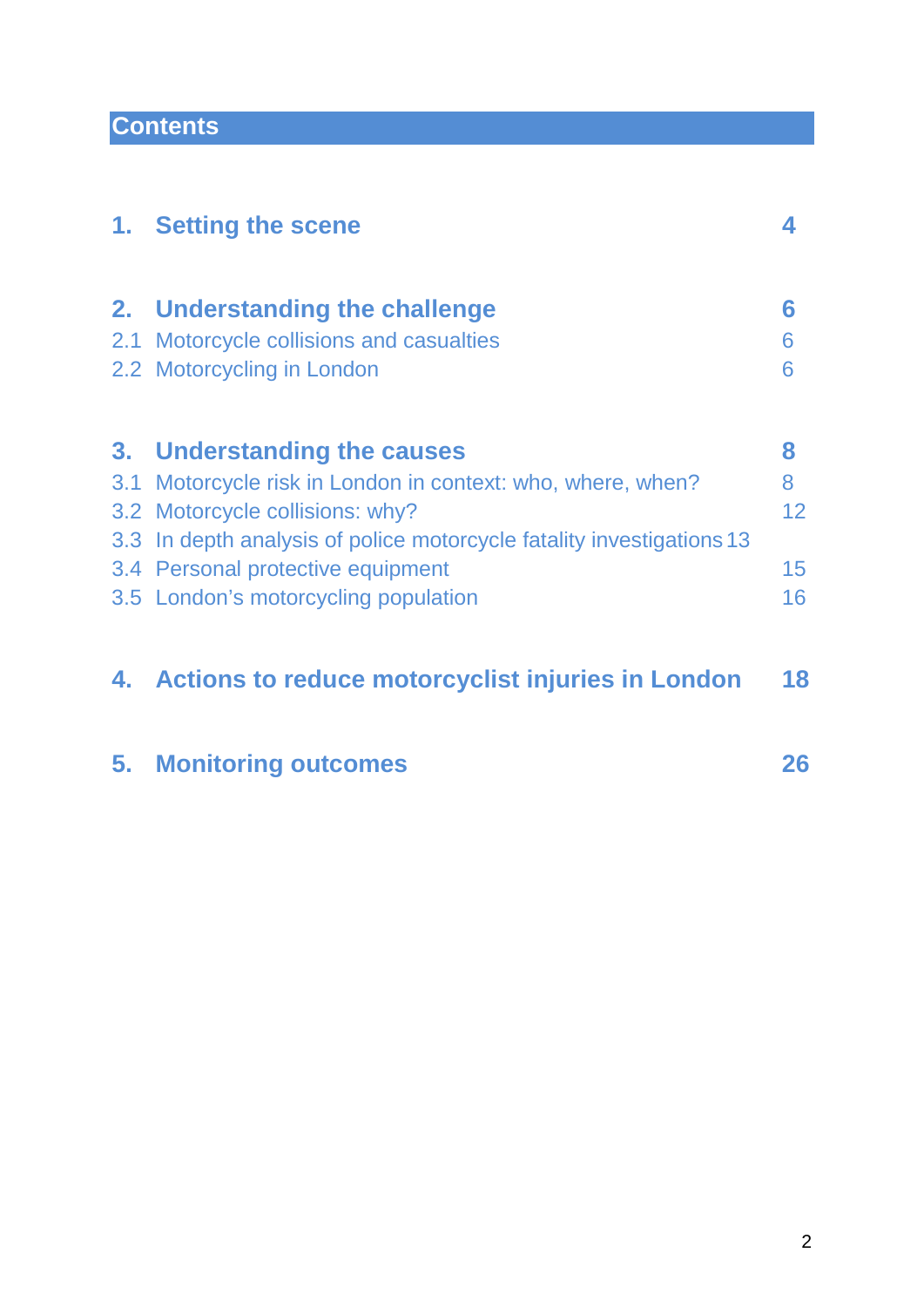# **Foreword**

Many Londoners choose motorcycles to get around our city as they provide flexible personal mobility. Yet motorcyclists face the highest levels of collision risk on our roads – a situation we are determined to improve.

London has a long history of successful initiatives to increase the safety of motorcyclists. Since 2000 the number of motorcyclists killed in the Capital has been halved. In 2013 the Mayor and Transport for London (TfL) published Safe Streets for London: an ambitious and comprehensive plan to reduce further the number of people killed or seriously injured in London by 40 per cent by 2020.

To achieve this target, and work towards the ambition of a future with roads free from death and serious injury, this Motorcycle Safety Action Plan, a first for London, sets out 29 actions. These cover many areas, including an ambitious programme of engineering, education and enforcement, together with increased investment in road safety. Collaborative working will be critical to success. We have already put this at the centre of our approach with the establishment of the Road Safety Steering Group for London, as well as a Motorcycle Safety Working Group to ensure that we are working with partners across the Capital to make motorcycling safer.

The actions in this plan reflect what we know about how, where and why motorcycle collisions occur. Activity will be targeted to reduce speed-related collisions, reduce right-turning vehicle collisions, increase compliance with the rules of the road, increase the use of Personal Protective Equipment by motorcyclists, and improve motorcyclist skill and riding behaviour. We know that these challenges need to be addressed to reduce collisions involving motorcyclists. We also know that changes to the behaviour and awareness of other road users, as well as those riding motorcycles, will be important.

We will therefore fund more dedicated motorcycle police officers, produce hardhitting safety campaigns to change road user behaviour and build on the Institute of Highway Engineers' forthcoming design guidelines for motorcycling to tailor it for London.

We will learn from what others across Europe are doing and, working in partnership with motorcycle stakeholders, bring the best of it to London to make riding motorcycles in the Capital safer.

Leon Daniels

Managing Director, Surface Transport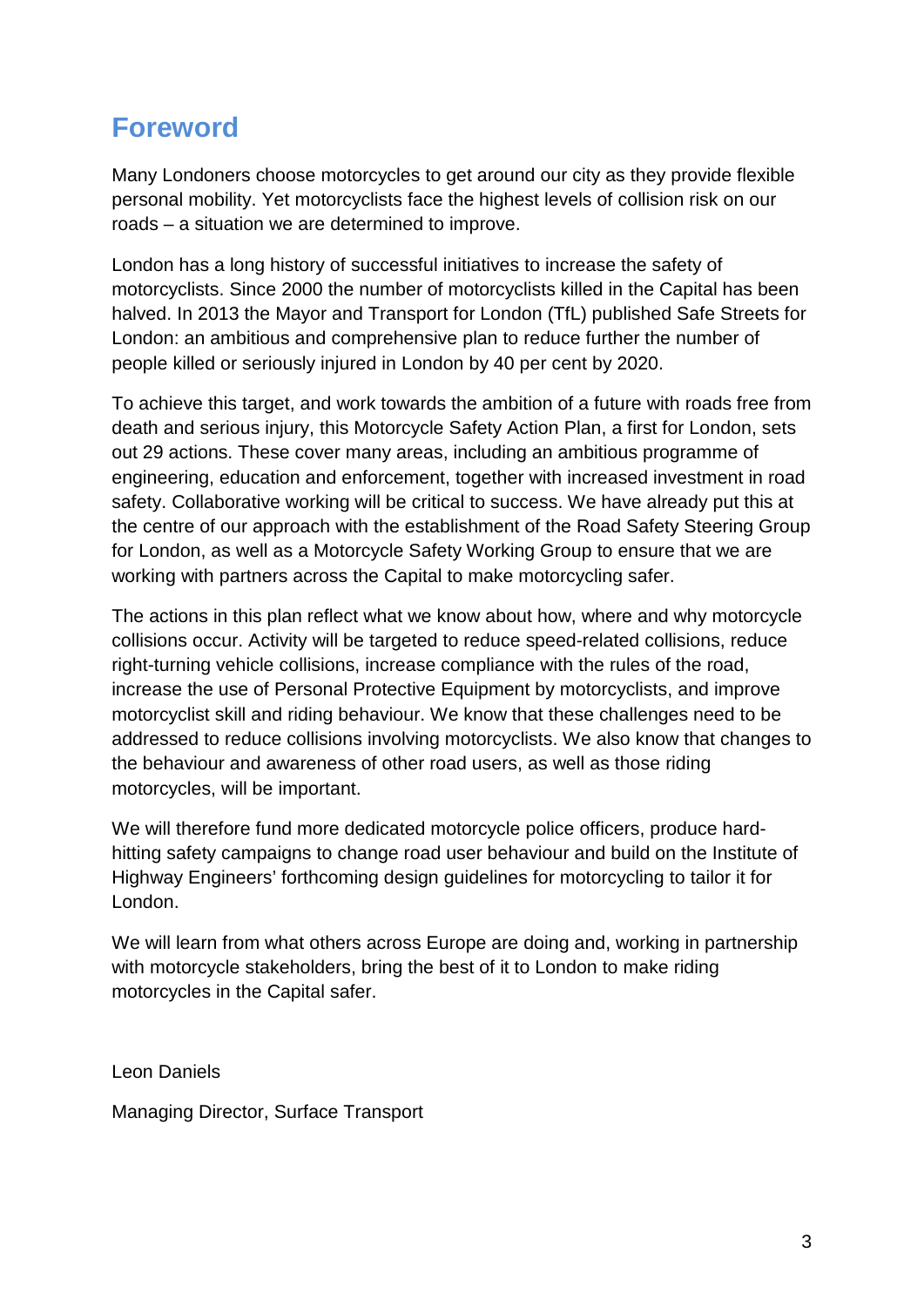### **1 Setting the scene**

#### **1.1 Introduction**

In June 2013, Safe Streets for London was published. This new Road Safety Action Plan contains a target to reduce killed or seriously injured (KSI) casualties by 40 per cent, from the 2005-09 baseline period, by 2020. A key part of the plan is to improve the safety of those walking, cycling or riding a motorcycle. In 2012, these combined groups accounted for 80 per cent of KSIs in London (37 per cent of KSIs were pedestrians, 22 per cent were cyclists and 21 per cent were motorcyclists). In this plan, the term 'motorcycles' is used to cover all forms of bike, from mopeds, through to scooters and the largest sports and touring machines.

Safe Streets for London sets out the Mayor's and TfL's strategic direction for road safety and casualty reduction, articulated through the long-term ambition of working together towards roads free from death and serious injury. This is in line with the Mayor's Transport Strategy<sup>[1](#page-3-0)</sup> commitment to improve the safety and security of all Londoners as one of its six goals.

The Mayor's Roads Task Force (RTF) sets out a bold vision for the future of London's roads and streets and the role they have to play in supporting major population growth and maintaining the Capital as being one of the most attractive, vibrant, accessible and competitive world cities. The Mayor's RTF highlighted a clear and compelling agenda for change in London. Its recommendations, and the commitments made in TfL's response, are consistent with those outlined in Safe Streets for London. Safer conditions will continue to be supported by delivering the TfL investment programme to improve the experience of travelling and living in London for all road users, including motorcyclists. This plan sets out how efforts will be focused on improving the safety of motorcyclists in London.

The Motorcycle Safety Action Plan (MSAP) focuses on understanding the risks and challenges faced by motorcyclists while riding on London's roads and uses an intelligence-led approach to identify interventions that are designed to improve the safety of motorcycle riders and passengers.

The MSAP has been developed with the support and assistance of key stakeholders who have contributed to the Motorcycle Safety Working Group. Members of this group include the Metropolitan Police Service, British Motorcycle Federation, Motorcycle Action Group UK and the Motorcycle Industry Association. The MSAP also incorporates the relevant feedback from the wider road safety stakeholder community that was received through the consultation process for the new London Road Safety Action Plan.

<u>.</u>

<span id="page-3-0"></span><sup>&</sup>lt;sup>1</sup> The Mayor's Transport Strategy, Greater London Authority, May 2010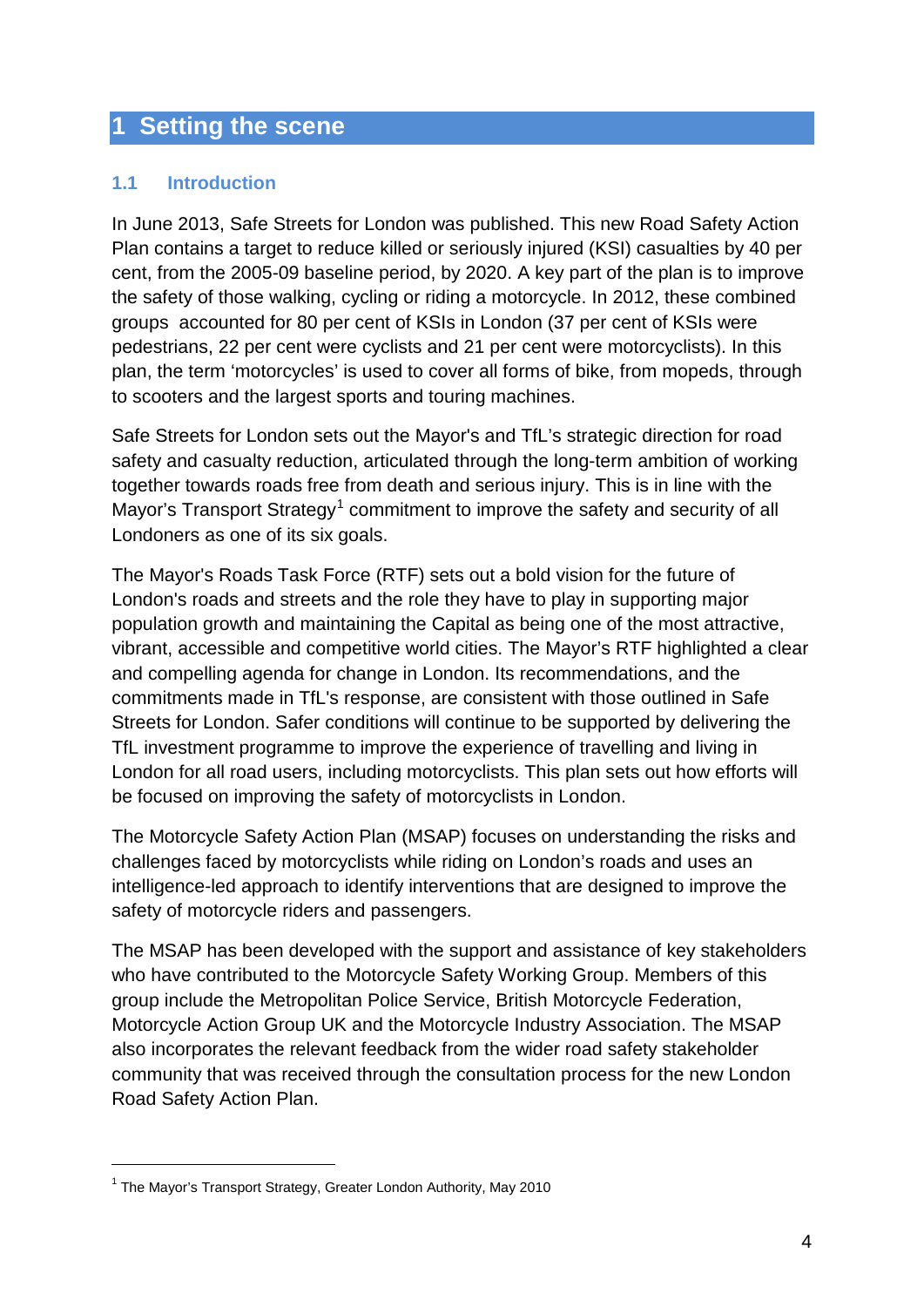Through engagement and collaboration with stakeholders, this plan reflects the views and expertise of partners committed to improving road safety for all on London's roads.

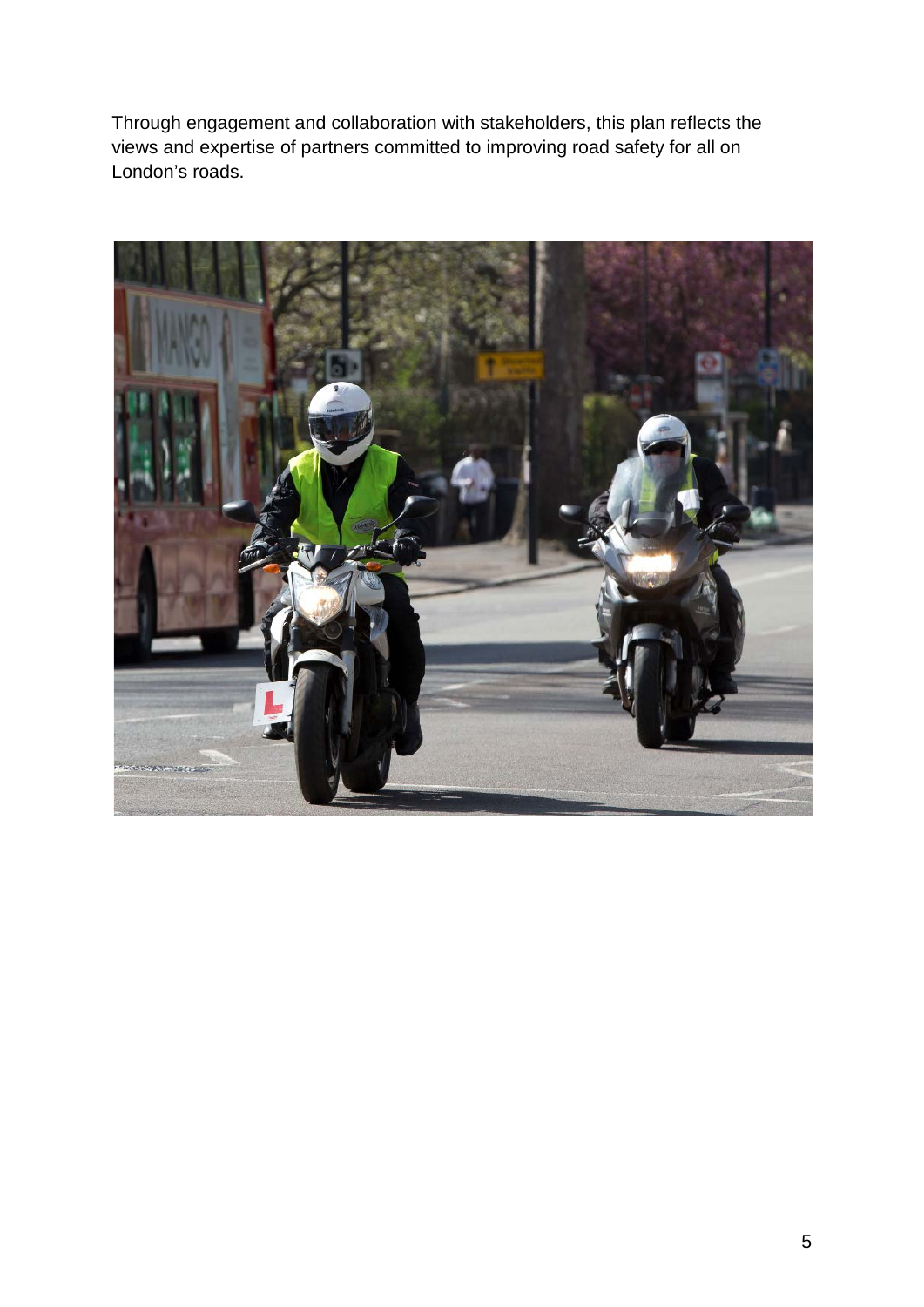## **2 Understanding the challenge**

#### **2.1 Motorcycle collisions and casualties**

Road safety is a key priority for the Mayor and TfL and in recent years substantial progress has been made in reducing casualties in London. In 2012, total KSI casualties were 17 per cent lower than the 2005-09 baseline. While casualties among those riding a motorcycle have also reduced by 21 per cent, motorcyclist KSI casualties remain disproportionately high with respect to actual levels of motorcycle usage.

In 2012 there were 629 motorcyclist KSIs on London's roads. While this equates to 21 per cent of all KSIs in the Capital that year, the modal share of journeys across all boroughs for motorcycling was just 2.3 per cent of all vehicle kilometres travelled in London. The personal trauma and distress that these collisions create blights the lives of those affected, making action to improve road safety for motorcyclists imperative. Beyond the personal tragedies, however, they have an impact on, and cost to, wider society.

The Department for Transport (DfT) publishes figures on the cost to society from collisions. In 2012 the total cost to society from motorcycle injuries in London was over £[2](#page-5-0)20mn<sup>2</sup>. These costs include lost output (loss of earnings and reduced consumption), human costs (pain, grief) and medical costs (ambulance and hospital treatment). In addition to these costs, there is also a significant impact on the road network through the disruption and congestion caused by collisions.

To achieve an overall reduction of 40 per cent in KSI casualties by 2020, we must redouble our efforts to improve motorcycle safety in the Capital. This plan is informed by a detailed analysis of the risk faced by London's motorcyclists. This analysis has shed light on those who are injured in motorcycle collisions and when, where and why they occur, which other vehicles are involved in these collisions and what can be done to make motorcycling safe.

#### **2.2 Motorcycling in London**

The number of motorcycles registered in the Capital has steadily increased in the past decade. But the number of new motorcycles being sold $3$  has steadily decreased since 2000. This suggests that there are likely to be a growing number of second hand, and therefore older, motorcycles on the road. Because of this trend, the rate of uptake of new safety technology, such as motorcycle anti-lock braking systems, in London's motorcycles may slow.

<u>.</u>

<span id="page-5-0"></span><sup>2</sup> Calculated using 2012 prices from DfT Road Casualties in Great Britain: Annual report 2012

<span id="page-5-1"></span><sup>&</sup>lt;sup>3</sup> Data from the Motorcycle Industry Association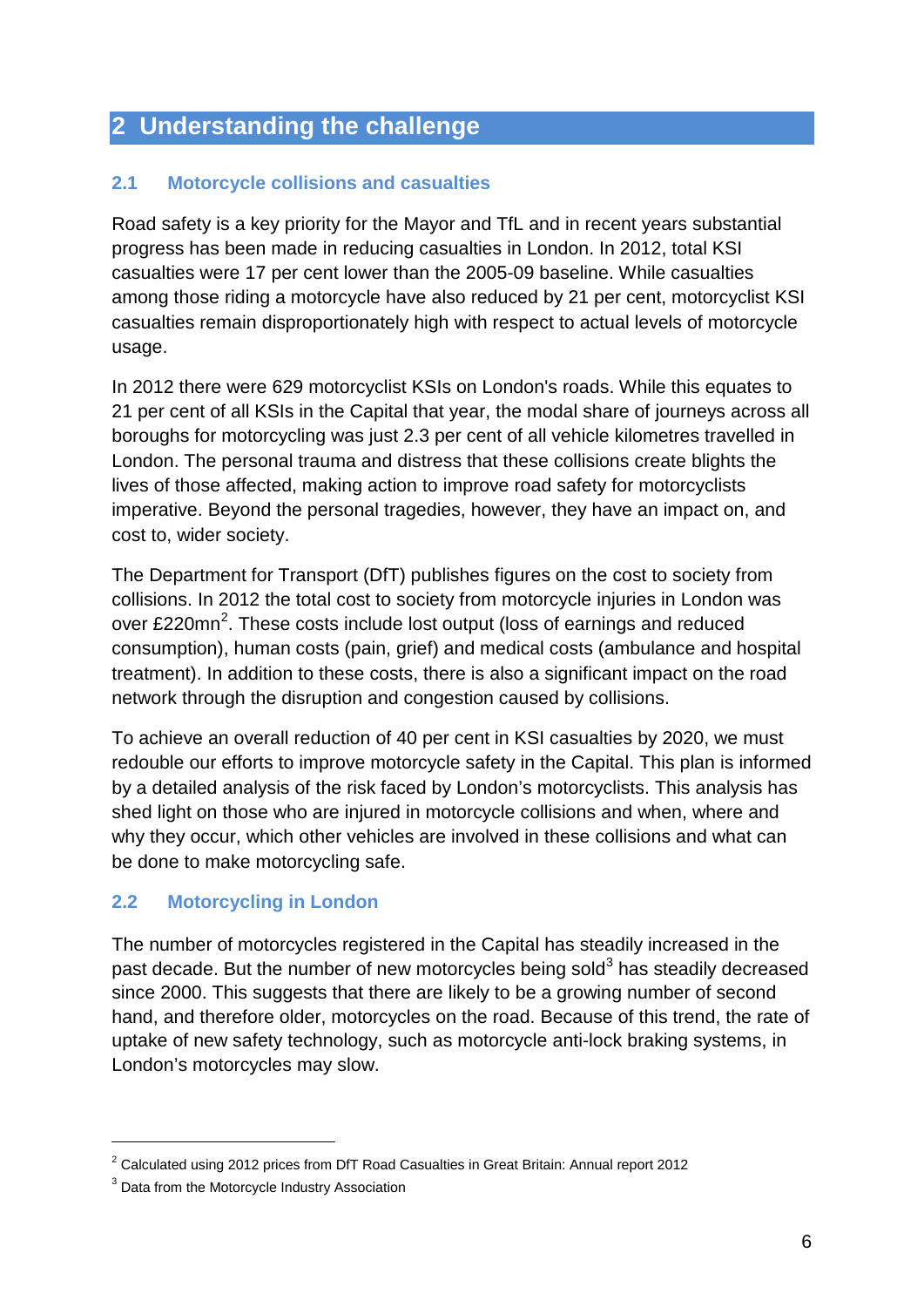The composition of the motorcycle fleet in the Capital is also changing towards larger bikes. Between 2000 and 2010, the proportion of new motorcycle sales accounted for by scooters decreased from 59 to [4](#page-6-0)7 per cent<sup>4</sup>.

Motorcycle flows are not evenly distributed on the Capital's roads. Within London, central areas have the highest number of motorcycle journeys, and journeys from the south and west, into the centre, are high<sup>[5](#page-6-1)</sup>.

Compared to car drivers and cyclists, motorcyclists use their bikes more often for work-related journeys, including commuting to or from their normal place of work. This makes up 61 per cent of all motorcycle journeys in London.

The majority (54 per cent) of motorcycle journeys are five kilometres or more in length, but many journeys cover very short distances, with 16 per cent under two kilometres in length.

Motorcycles are an important way that Londoners choose to travel, particularly in supporting access to employment, yet motorcyclists face disproportionately high levels of risk on London's roads and streets.



<sup>4</sup> Motorcycle Industry Association motorcycle and Scooter sales data 2010

<span id="page-6-1"></span><span id="page-6-0"></span><sup>5</sup> Traffic Note 1 – Traffic Levels in Greater London 1993-2009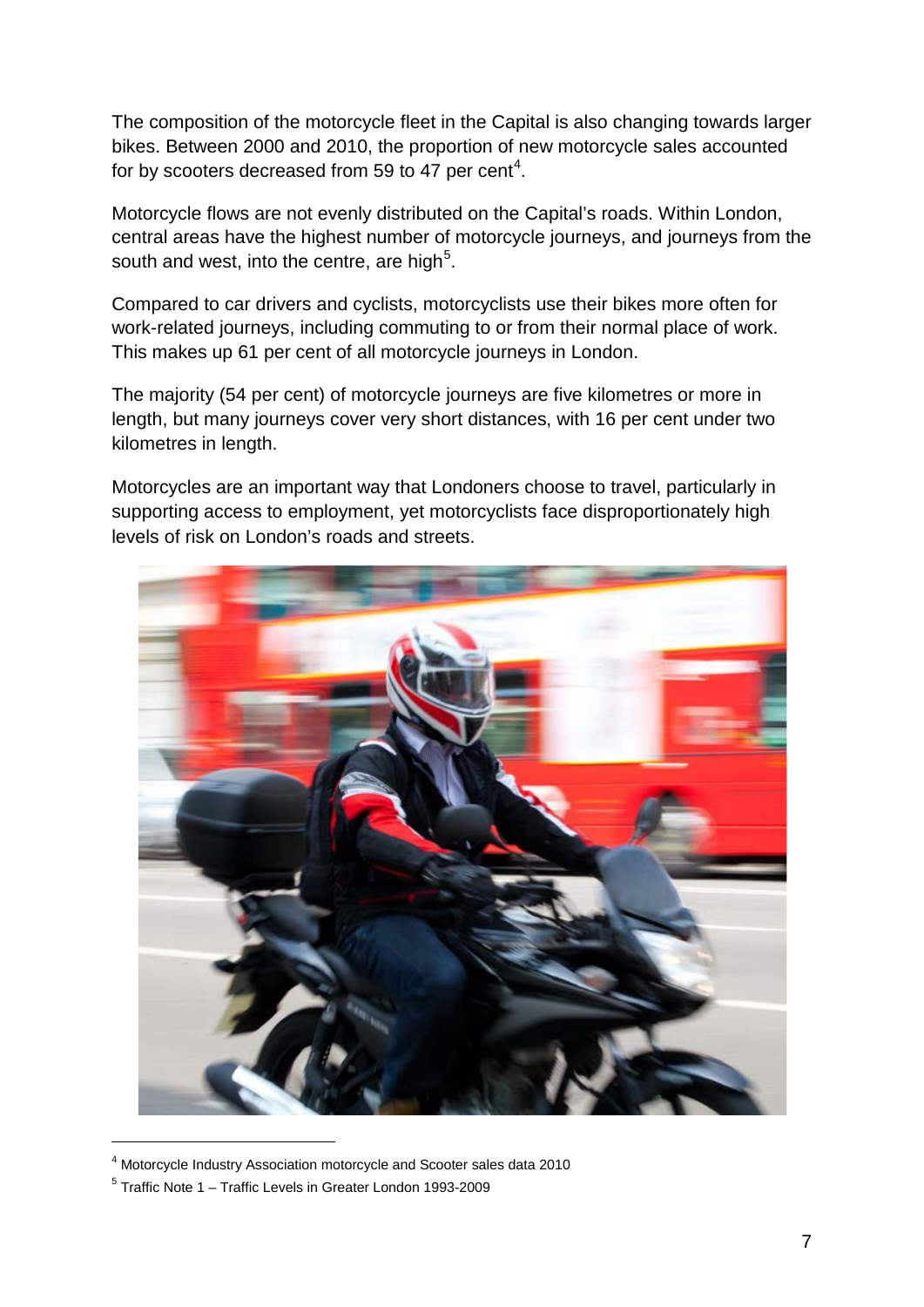### **3 Understanding the causes**

This section describes who is being injured, where motorcyclists have collisions and when and why they occur. This knowledge has been used to identify how to improve motorcycle safety in London, including actions to change the behaviour of motorcyclists themselves through education or enforcement, improve the safety of road infrastructure, and change the behaviour of other road users who put motorcyclists at risk.

#### **3.1 Motorcycle risk in London in context: who, where, when?**

Information reported by the attending police officer at the scene of a collision is held in TfL's ACCSTATS database of STATS19<sup>[6](#page-7-0)</sup> records and is used to better understand collision circumstances and to identify potential counter-measures.

This Motorcycle Safety Action Plan, together with Safe Streets for London, use an understanding of risk to identify locations where, and socio-demographic groups for whom, safety can be improved. This puts risk at the heart of road safety assessment, informing practitioners of the best way to target resources where they will be most effective. By focusing on safety improvements for a particular road user group, age or location, risk can be reduced, leading to fewer casualties in that road user group, age group or location.

This new analysis was undertaken by combining collision and casualty data from STATS19 with detailed journey data from the London Travel Demand Survey (LTDS). LTDS is a rolling sample survey of travel by households in London, with an annual sample size of 8,000 households. It provides data representative of on the diversity of both people and places in the Capital that, over time, builds up to provide a comprehensive and detailed picture of the travel behaviour of London residents.

This allows a full and robust profiling of the nature of trips by Londoners - where and when they travel, by which methods of transport, which combinations of modes, and for what purposes. This analysis combines to enable a KSI rate to be derived for all road users. The KSI rate per billion kilometres travelled and absolute number of casualties for each of the main road user groups from this analysis is presented in Figure 1.

Motorcyclists are shown to face the highest levels of risk of all road users. Within the mode itself, different levels of risk are experienced by different age groups. The risk for motorcyclists peaks at above 10,000 KSI casualties per billion kilometres for riders aged 15 to 19 years old and then drops sharply with increasing age before levelling out. The youngest age group, 15 to 19 year old motorcyclists, are

-

<span id="page-7-0"></span> $6$  STATS19 is the term given to records of personal injury collisions recorded by the police and used to monitor collision and casualty number in London.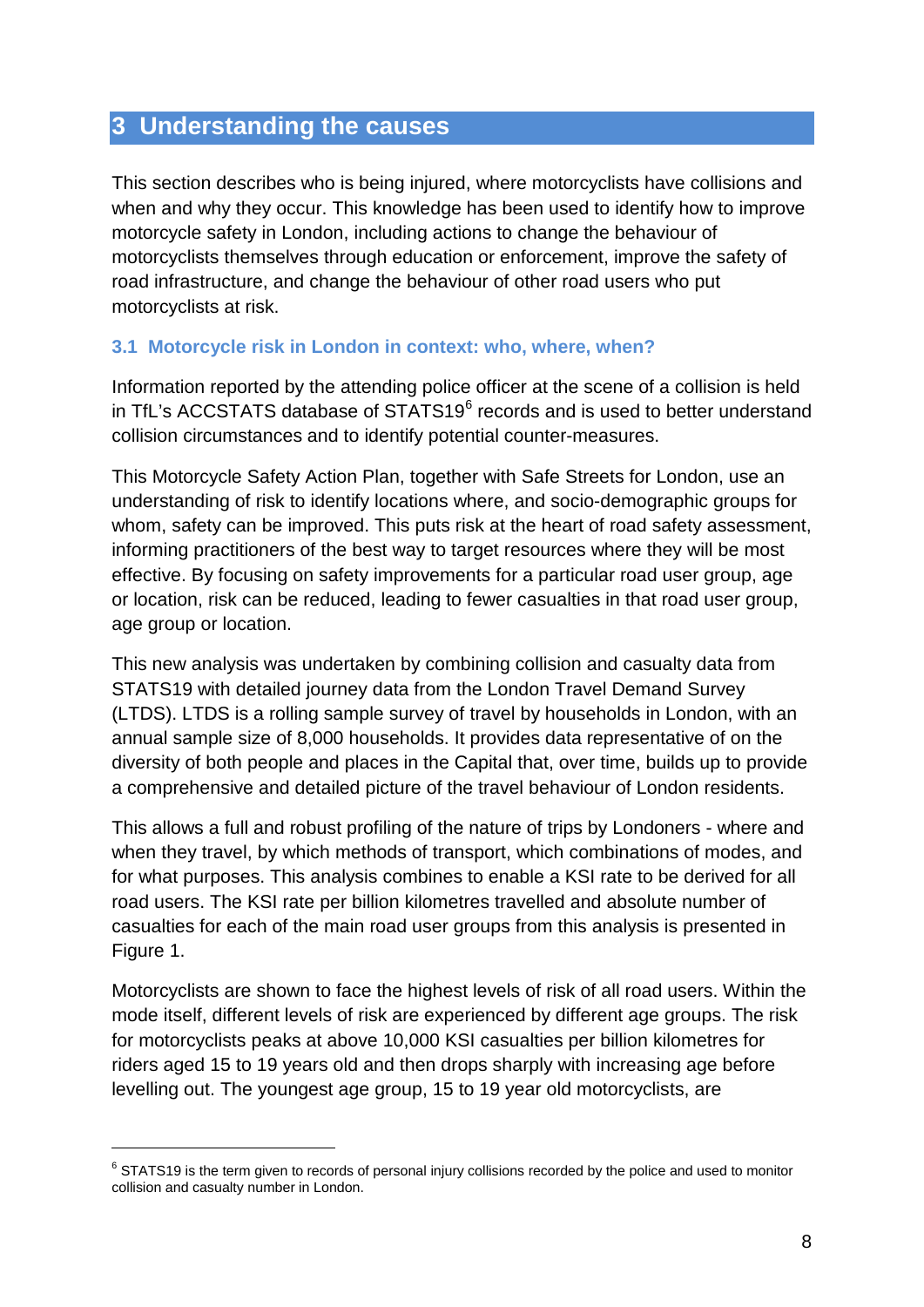approximately 10 times more at risk of being killed or seriously injured than 40 to 44 year old motorcyclists when riding in London.



**Figure 1: KSI casualty rate per billion kilometres by age and road user group, the size of the circles represent the absolute number of KSI casualties**

Although the level of risk decreases with age, there remains a large number of 20 to 39 year old motorcyclists injured on London's roads, indicated by the larger circles in Figure 1. Therefore an approach focusing on improving the safety of younger riders and those aged up to 39 years old is essential to reduce casualties.

Rider age, experience, skill levels and ability are inter-related. Attitudes towards risk and unsafe behaviour on the road, for example speeding and riding while over the alcohol limit, are more prevalent in younger riders than older riders. This means that measures to change these attitudes and behaviours are best focused towards younger riders.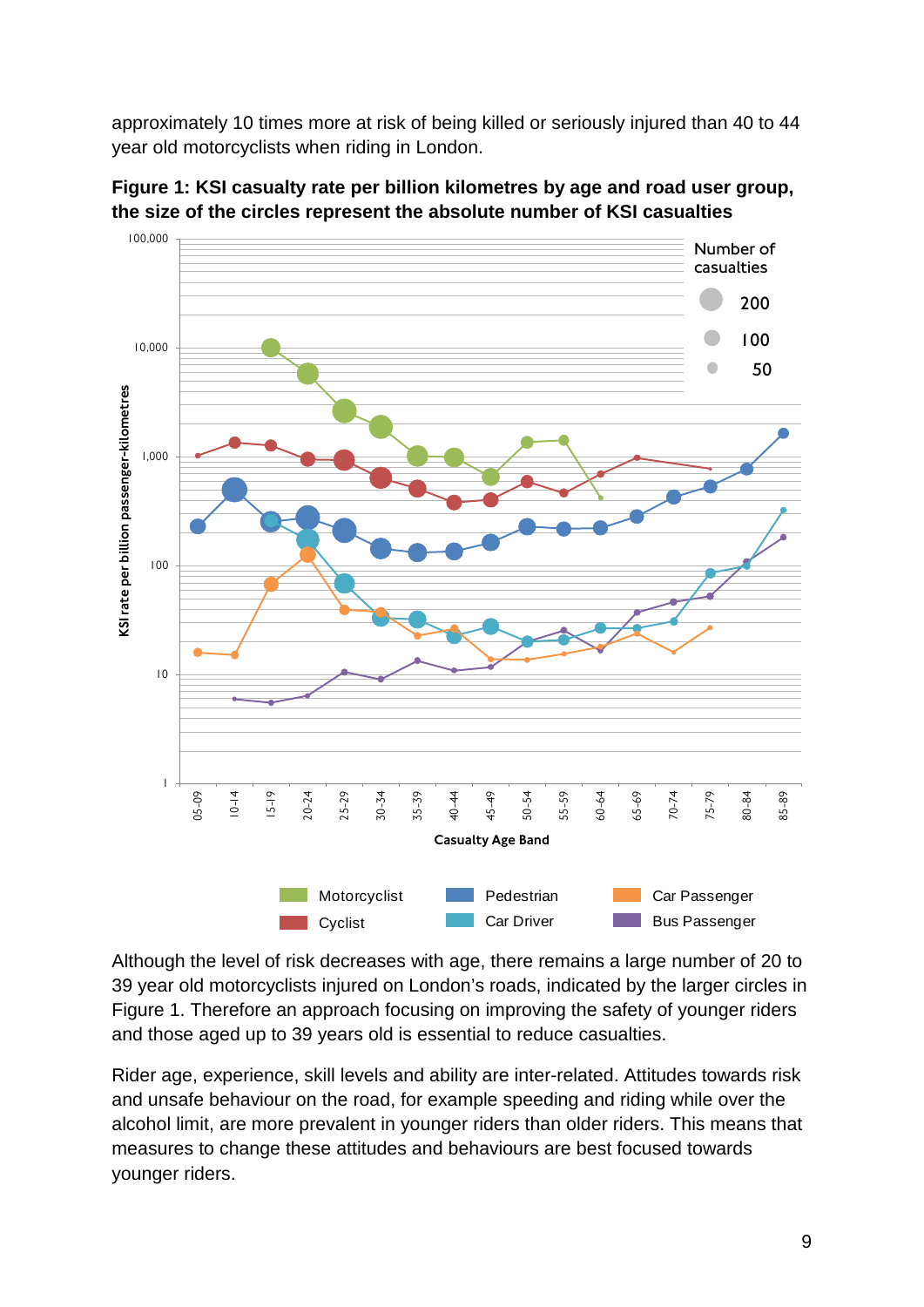

In London there are 10 times as many male motorcyclists killed or seriously injured as female motorcyclists and male riders have a higher risk per kilometre travelled. Black Asian and Minority Ethnic (BAME) groups experience four times the risk that non-BAME motorcyclists do. This points towards the need for a stronger focus on the safety of BAME groups.

Most motorcycle collisions and injuries occur in the morning and evening commuting periods. However, the risk of injury per distance travelled is higher for motorcyclists later at night. Around 10 per cent of motorcycle KSI casualties in the Capital are motorcyclists who live outside London and have travelled into the city. Casualty risk also varies across London and is highest in the southern boroughs, as shown in figure 2. This helps to identify the times and locations where measures to improve motorcycle safety should be focused. In areas with a higher risk of motorcycle injury, this information can be used to develop targeted initiatives.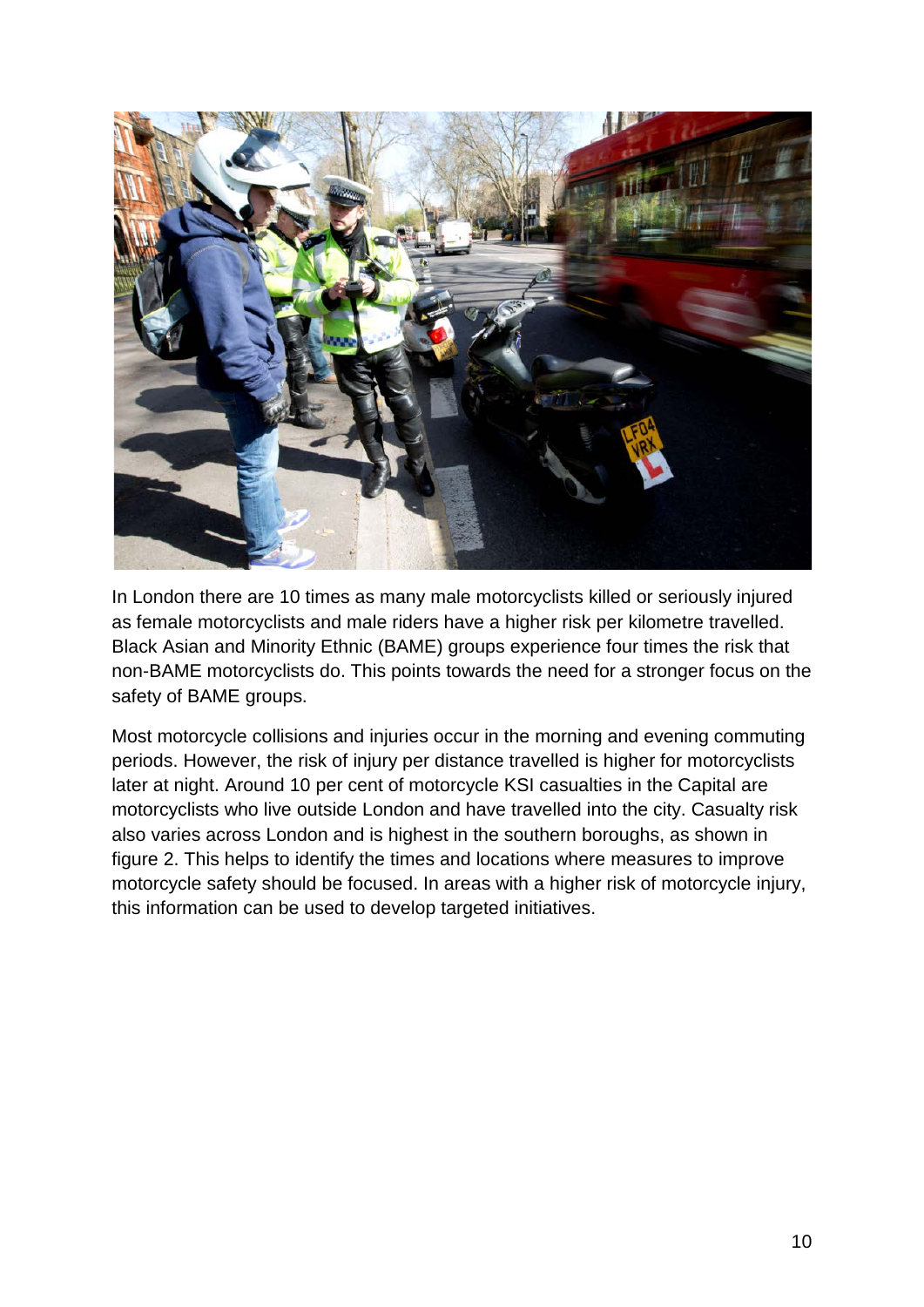

**Figure 2: Motorcycle KSI casualty rate per billion kilometres by borough**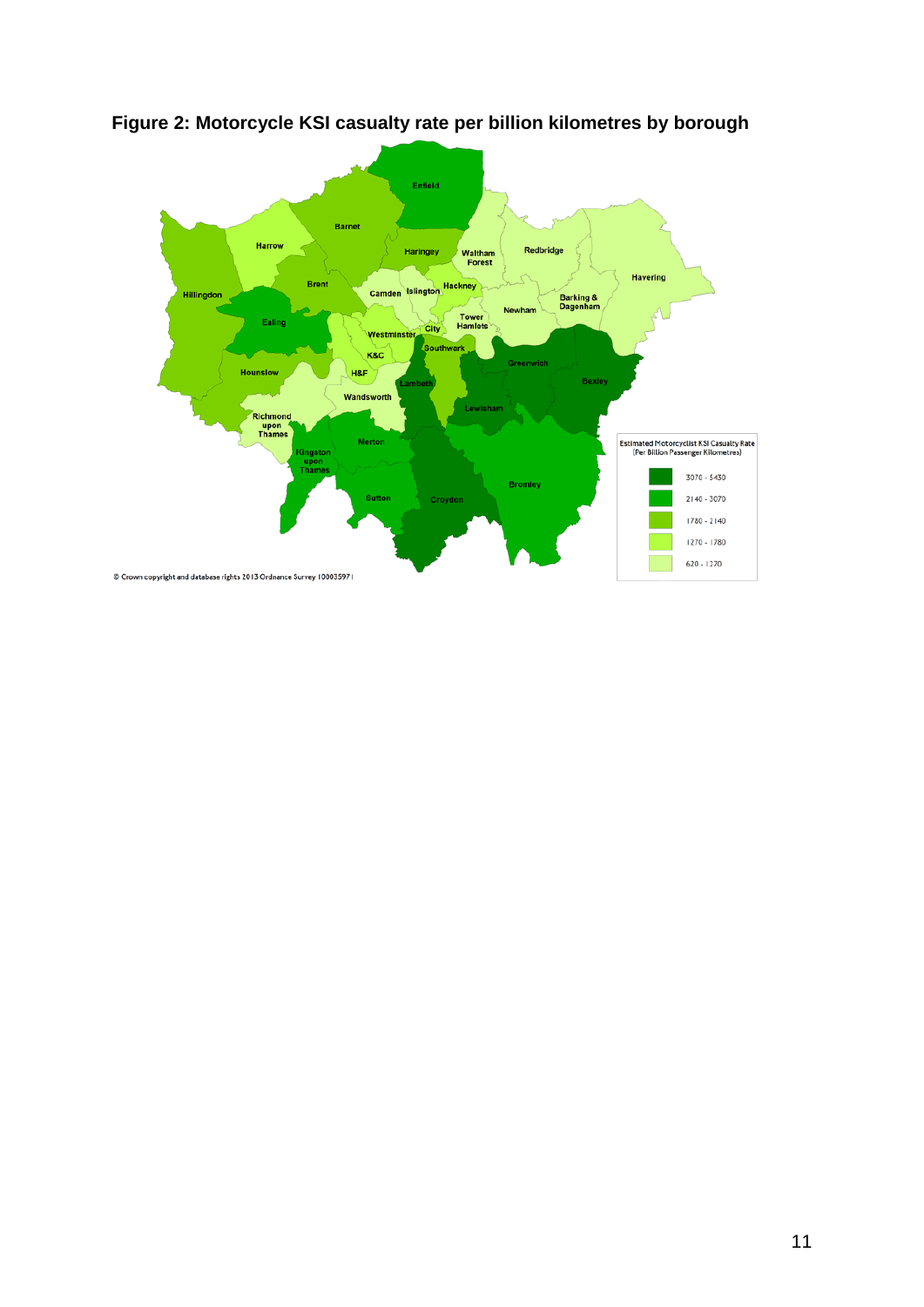#### **3.2 Motorcycle collisions: why?**

In-depth knowledge of the details of collisions, including the conflicts, manoeuvres, other vehicles involved and unsafe behaviour shows what action is needed to improve the safety of motorcyclists. The most common types of manoeuvre involved in collisions are summarised in Table 1 below. The indicative diagram shows the direction of the motorcycle (shown by the dotted line) and the other vehicle.

| <b>Conflict</b><br>rank | <b>Indicative</b><br>diagram | <b>Manoeuvre description</b>                                                          | <b>Serious</b><br><b>collisions</b><br>(% of total) | Fatal<br>collisions (%<br>of total) |
|-------------------------|------------------------------|---------------------------------------------------------------------------------------|-----------------------------------------------------|-------------------------------------|
|                         |                              | Other vehicle turns right<br>across path of motorcycle                                | 100 (18%)                                           | 6(20%)                              |
| $\mathbf 2$             |                              | All 'loss of control' conflicts                                                       | 76 (13%)                                            | 12 (40%)                            |
| 3                       | $\star$                      | Other vehicle disobeys<br>junction control and turns<br>right into path of motorcycle | 60 (11%)                                            | 1(3%)                               |
| 4                       |                              | Other vehicle u-turns into<br>path of motorcycle                                      | 34 (6%)                                             | $3(10\%)$                           |
| 5                       |                              | Motorcycle performs<br>overtaking manoeuvre into<br>path of right turning vehicle     | 36 (6%)                                             | 0 (0%)                              |

| Table 1. The five conflict types most commonly resulting in KSIs to |
|---------------------------------------------------------------------|
| motorcyclists in 2011                                               |

Four of the five most common conflicts resulting in serious injury to motorcyclists involved another vehicle turning across the path of the motorcycle.

Collisions involving only a motorcyclist and no other vehicle, where the motorcyclist lost control of the bike, were responsible for 40 per cent of motorcyclist fatalities and 13 per cent of serious injuries. 'Loss of control' collisions can occur from excessive speed or braking, rider error or the interaction of the motorcycle with the road surface, for example skidding. Of collisions classed as the conflict type 'Loss of control', 38 per cent of serious collisions and 50 per cent of fatalities involved the motorcyclist being recorded as driving in excess of the speed limit or too fast for the conditions.

Where other drivers turn across the path of a motorcyclist, this can be because the motorcyclist, when filtering through traffic, is not seen by the driver; the driver's sight of the motorcycle is compromised by barriers to their view, such as the car's 'A'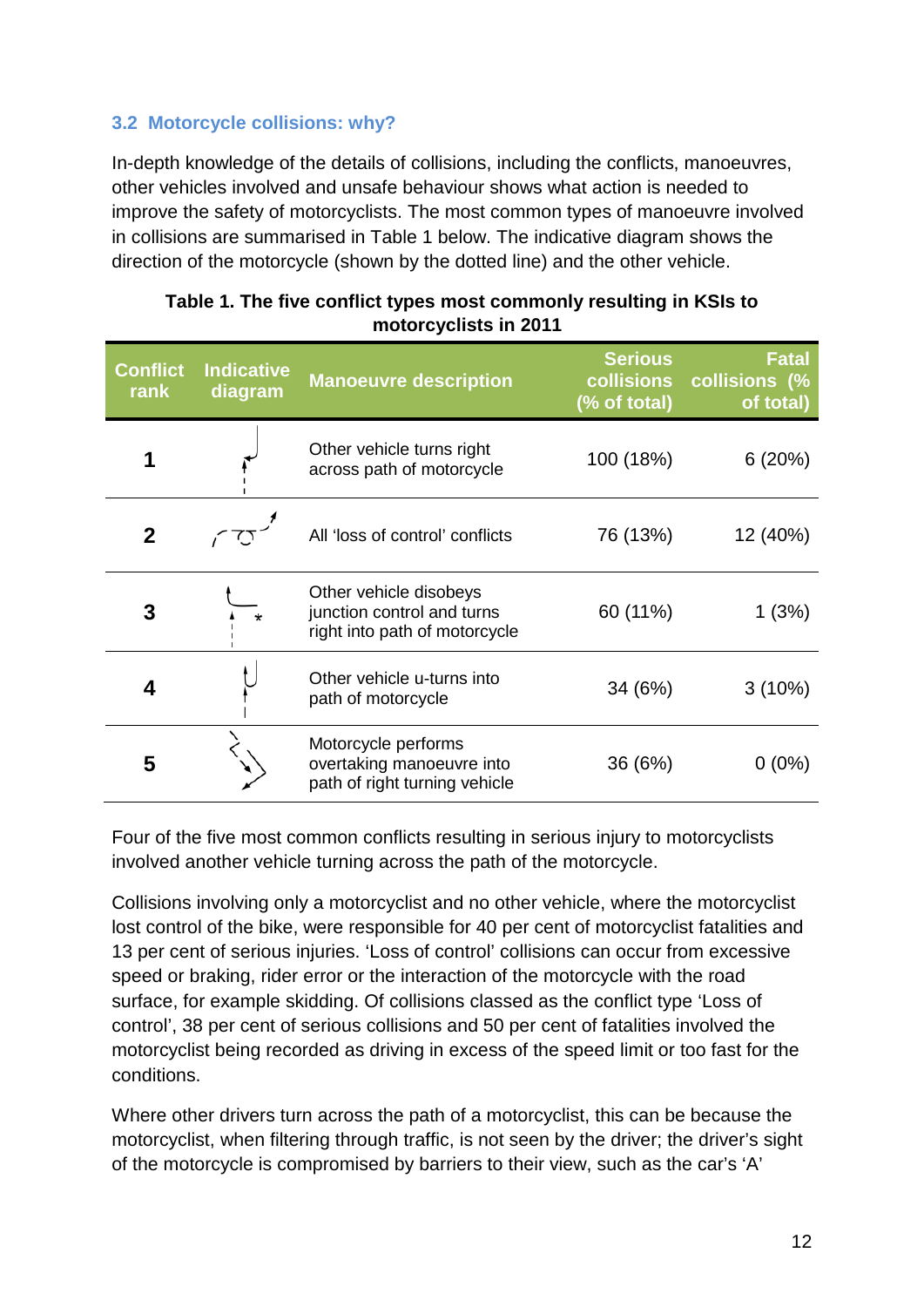pillar; or when drivers misjudge the approach speed of the motorcycle. The human eye and brain use the apparent changing width of oncoming vehicles to judge their approach speed. This 'looming' effect occurs because motorcycles are narrower than cars, making their approach speed more difficult to judge, leading other road users to think they have more time to perform manoeuvres, for example pulling across the path of a motorcycle into a side road, than they actually have. This points to the need to improve driver awareness of motorcycles, as well as raising awareness among motorcyclists of this issue, which is a key factor in many collisions. By running headlights during the daytime and wearing high visibility clothing, motorcyclists can help to improve their visibility to drivers.

The rider was recorded as overtaking in 25 per cent of all collisions with another vehicle in which a rider was seriously injured<sup>[7](#page-12-0)</sup>. The rider was recorded as overtaking or filtering<sup>[8](#page-12-1)</sup> at the time in 38 per cent of serious collisions where the vehicle U-turned into the motorcycle. These statistics point to the need to raise awareness of the danger of these manoeuvres and the need for drivers to be aware of the presence of motorcyclists.

There are also differences in the type of collisions in which young motorcyclists are involved, in comparison to older riders. Younger riders, under 30 years of age, are most often involved in collisions resulting in death or serious injury from 'loss of control' manoeuvres, whereas 'other vehicle turning right across the path of motorcycle' is the most common type when considering motorcyclists' conflicts across all ages.

Cars are the most common vehicle type in two vehicle collisions, as they are involved in almost 80 per cent of motorcycle KSI collisions.

#### **3.3 In depth analysis of police motorcycle fatality investigations**

We commissioned in-depth research using police investigation files on 94 motorcyclist fatalities which occurred between 2006 and 2009 and identified measures that may help to prevent fatal injury collisions in future<sup>[9](#page-12-2)</sup>. This analysis gives further insight and detail than is available using standard STATS19 data.

The research found that a limited number of contributory factors accounted for the cause of a substantial proportion of fatalities. Of the 94 motorcyclist fatalities investigated:

- 48 per cent involved motorcycles exceeding the speed limit
- 45 per cent involved loss of control by the motorcyclist

-

<span id="page-12-0"></span> $7$  Defined as the vehicle manoeuvre field in STATS19 containing the word "overtake" or "overtaking"

<span id="page-12-2"></span><span id="page-12-1"></span> $^8$  Overtaking defined as above, filtering defined as the text "filter" appearing in the collision description<br> $^9$  Analvsis of Police collision files for motorcyclist fatalities in London, 2006-10, PR621, Cuerden, R et Smith, J Knowles and R Cuerden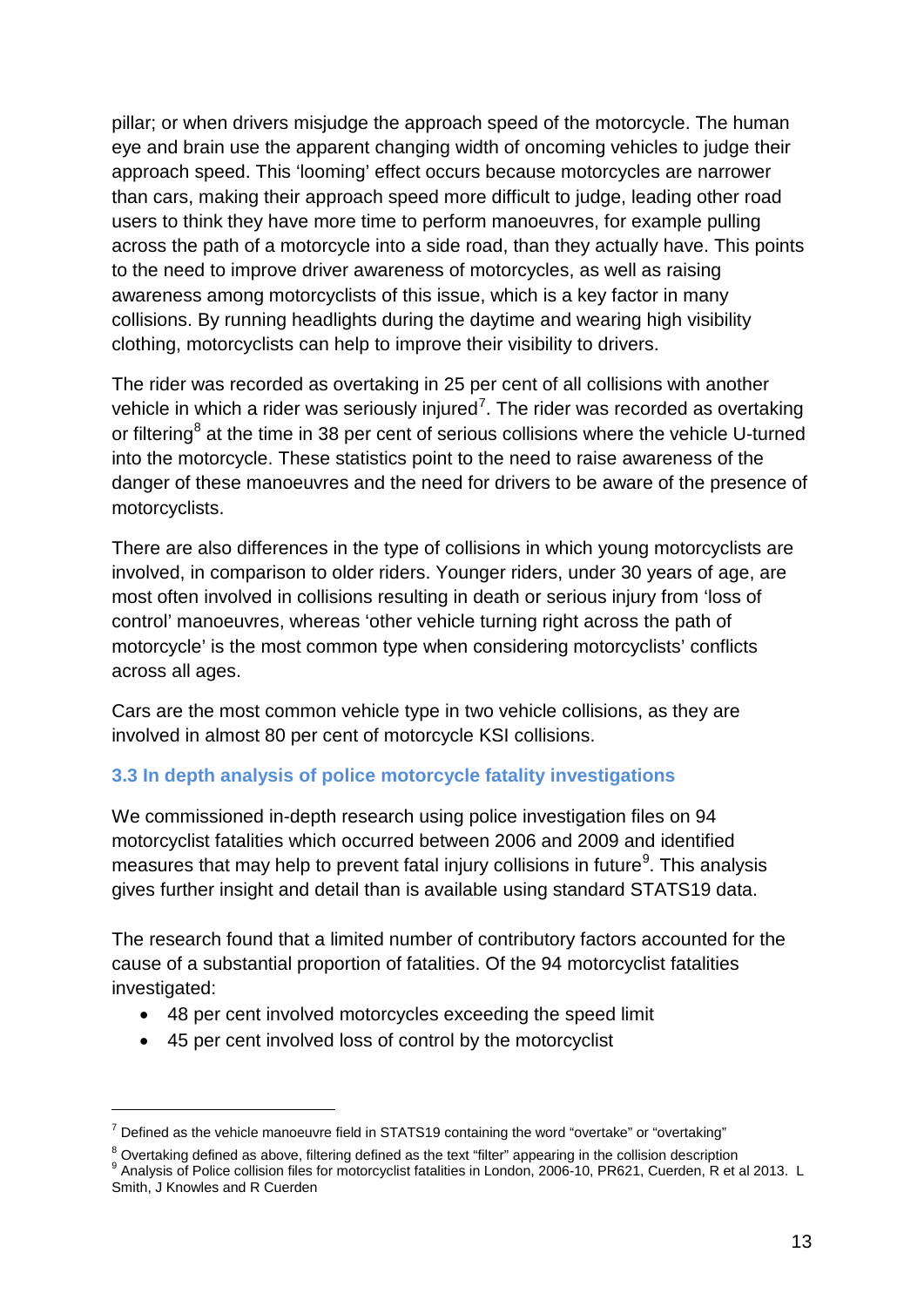• 22 per cent involved another vehicle turning across the path of the motorcyclist

Exceeding the speed limit was the largest contributory factor to the fatal collision occurring. Figure 3 shows the speeds of fatally injured motorcyclists relative to the speed limit. It is clear that in the majority of the 69 cases where the motorcyclist's speed was known, the speed limit was being exceeded, often by a significant amount. Each vertical bar in Figure 3 represents a single fatality; the height of the bar represents the lower and upper estimated speed of the motorcyclist recorded by the police.



**Figure 3. Speeds of motorcyclists killed in collisions relative to the speed limit on the road on which they were travelling**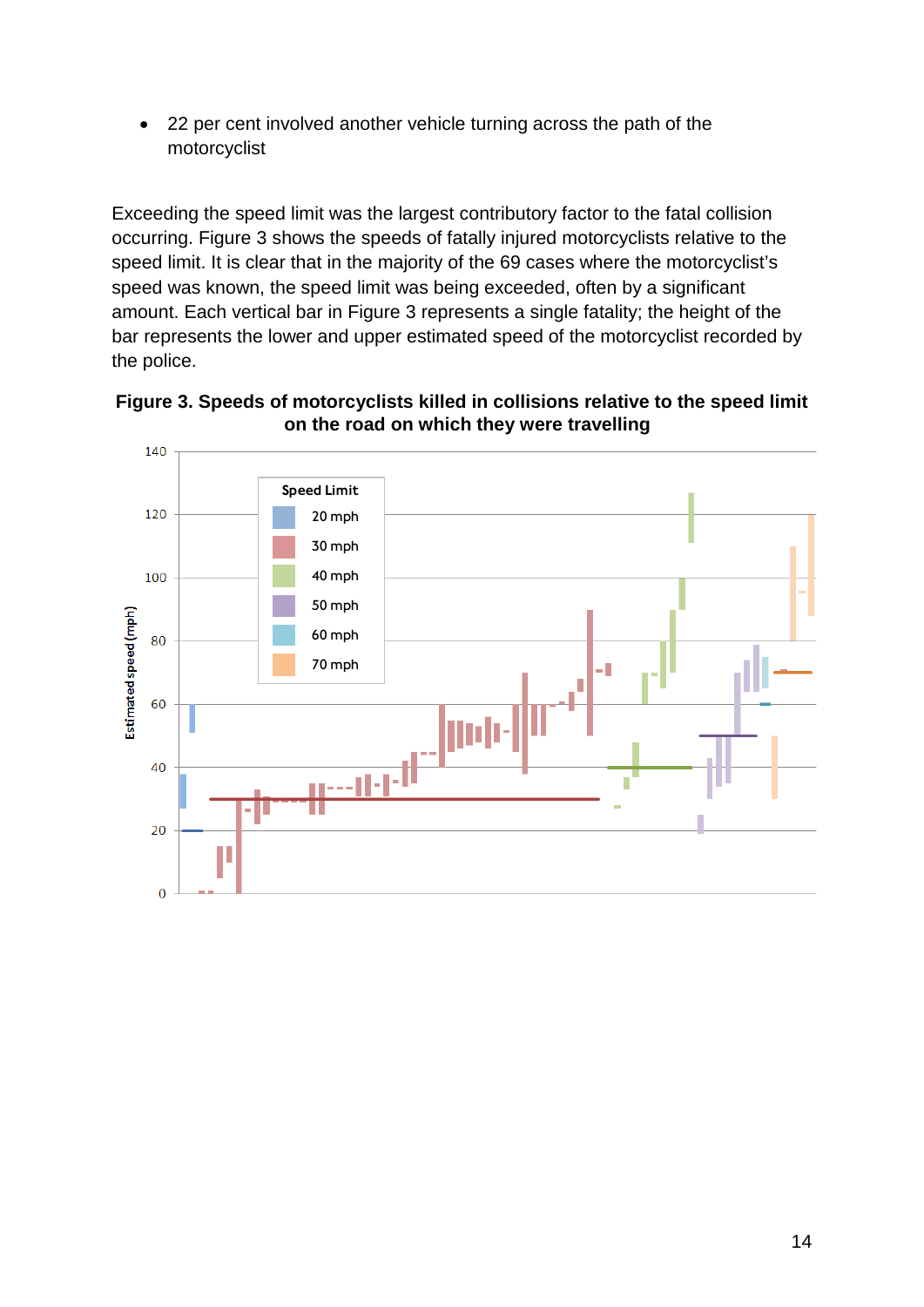#### **3.4 Personal Protective Equipment**

A key principle that underpins the approach set out in Safe Streets for London and this action plan is that human error will sometimes lead to collisions occurring. An important aspect of motorcycle safety is to therefore improve the chances of a rider not sustaining injuries in the event that a collision does occur through the wearing of protective equipment.

Protective gloves, jackets, trousers, helmets, boots and other items can prevent motorcyclist injury or reduce injury severity. In particular, Personal Protective Equipment (PPE) is designed to protect parts of the body by reducing the severity of an impact and reducing friction with the road surface, should a collision occur. Clothing has to meet approved EU standards to be classified as PPE. However, heavy weight clothing that is not approved can also offer a lower level of protection to riders.

The wearing rates of protective clothing (heavy-weight motorcycle clothing and PPE) by motorcyclists in summer are 60 per cent for protective jackets, between 22 per cent and 27 per cent for protective trousers and 64 per cent to 77 per cent for protective gloves<sup>[10](#page-14-0)</sup>. PPE wearing rates increase by between four per cent and 12 per cent in the winter and lightweight clothing, which offers no protection from injuries, reduces by between 10 per cent and 20 per cent. Scooter riders are considerably less likely to wear PPE, or heavy-weight clothing.

<span id="page-14-0"></span>

 $10$  Based on a study undertaken in 2011 by TRL into Personal Protective Equipment wearing rates for TfL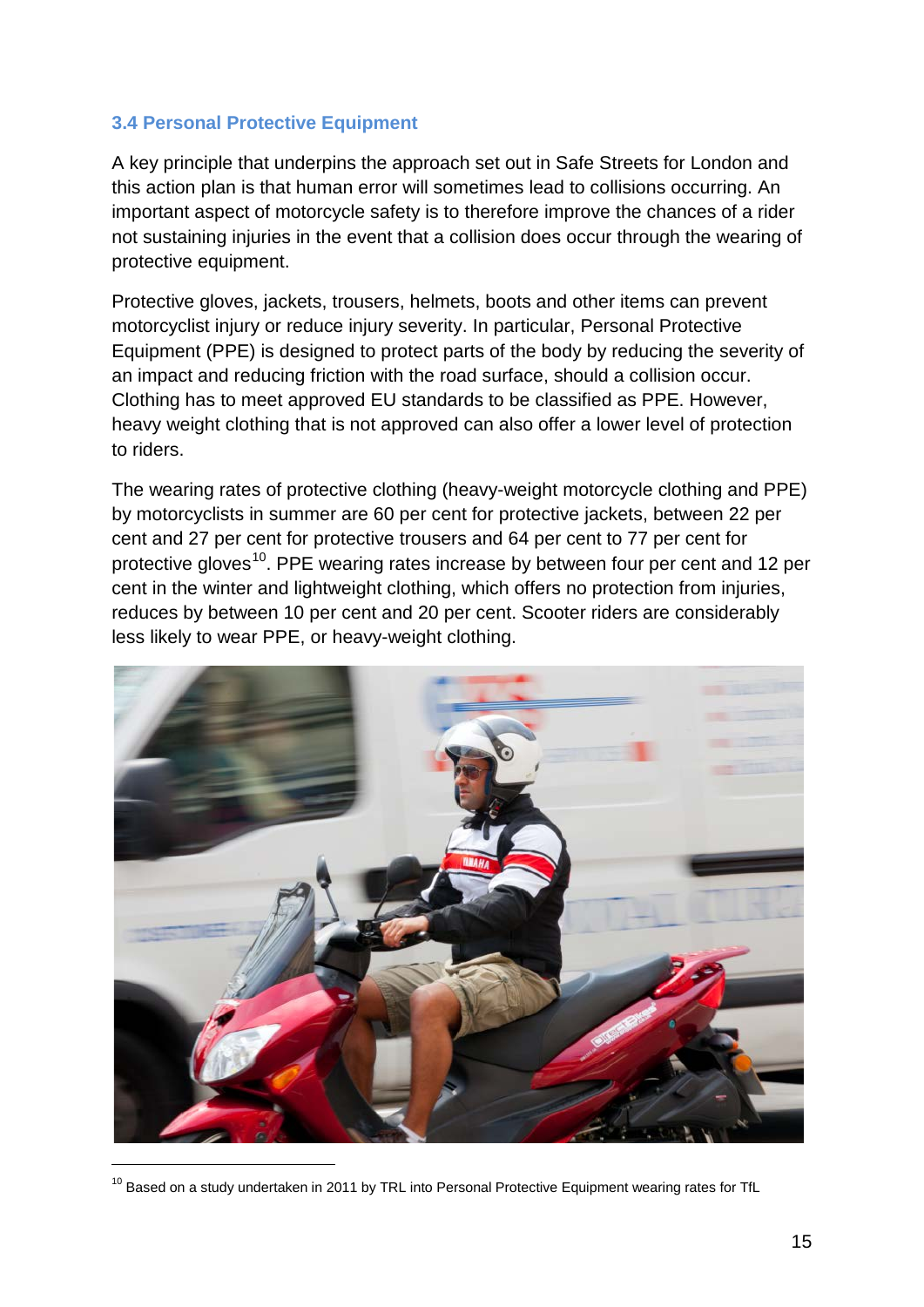In London, Hospital Episode Statistics show that serious injuries to motorcyclists occur to the legs or hips in 46 per cent of admissions, 38 per cent to arms or shoulders, 15 per cent to the lower back or pelvis, 11 per cent to the upper back or thorax, four per cent to the neck and 17 per cent to the head or face.

Research shows that the probability of protective clothing preventing an injury ranges from 17 per cent to 26 per cent for injuries to the upper torso, from 20 per cent to 45 per cent for the upper extremities, from 11 per cent to 39 per cent for the lower torso and from 21 per cent to 45 per cent for the lower extremities.

This supports the need for an increased focus on the use of protective clothing which could result in a reduction in the extent and seriousness of motorcyclist injury in the Capital, in the event of collisions occurring.

#### **3.5 London's motorcycling population**

Recent market segmentation commissioned by TfL provides an improved understanding of London's motorcyclists, identifying distinct groups with different characteristics and attitudes to safety. Table 2 sets out these groups and highlights their key characteristics.

Seven groups can be identified, based on a spectrum of attitudes to risk, passion for riding and reasons for riding in the Capital. Each group's attitudes and behaviours were established and an accurate and unique portrait of London's riders was developed. This enables a more sophisticated approach to how we communicate safety messages to riders. Overall 67 per cent have had at least one near miss in the last 12 months and 29 per cent have had at least one minor crash.

Riders represent a spectrum, from leisure to practical motorcycle users, and have different reasons for riding. However the practical and functional benefits of riding are key motivators for London's motorcyclists who actively choose motorcycling over other forms of transport.

The desire to 'get ahead', maintain the speed and benefit from shorter journey times are all-important for motorcyclists, and are key drivers behind risky behaviours such as speeding.

Four-fifths of motorcyclists say that they would not ride while under the influence of alcohol and 29 per cent say that they would not ride above the speed limit. However, 33 per cent of motorcycle riders would sometimes ride over the speed limit and 13 per cent regularly do so. In addition, 45 per cent of motorcyclists riders think it is risky to ride while fatigued and 32 per cent would not ride while fatigued. It is important that risk factors for being involved in a collision are communicated to London's motorcyclists.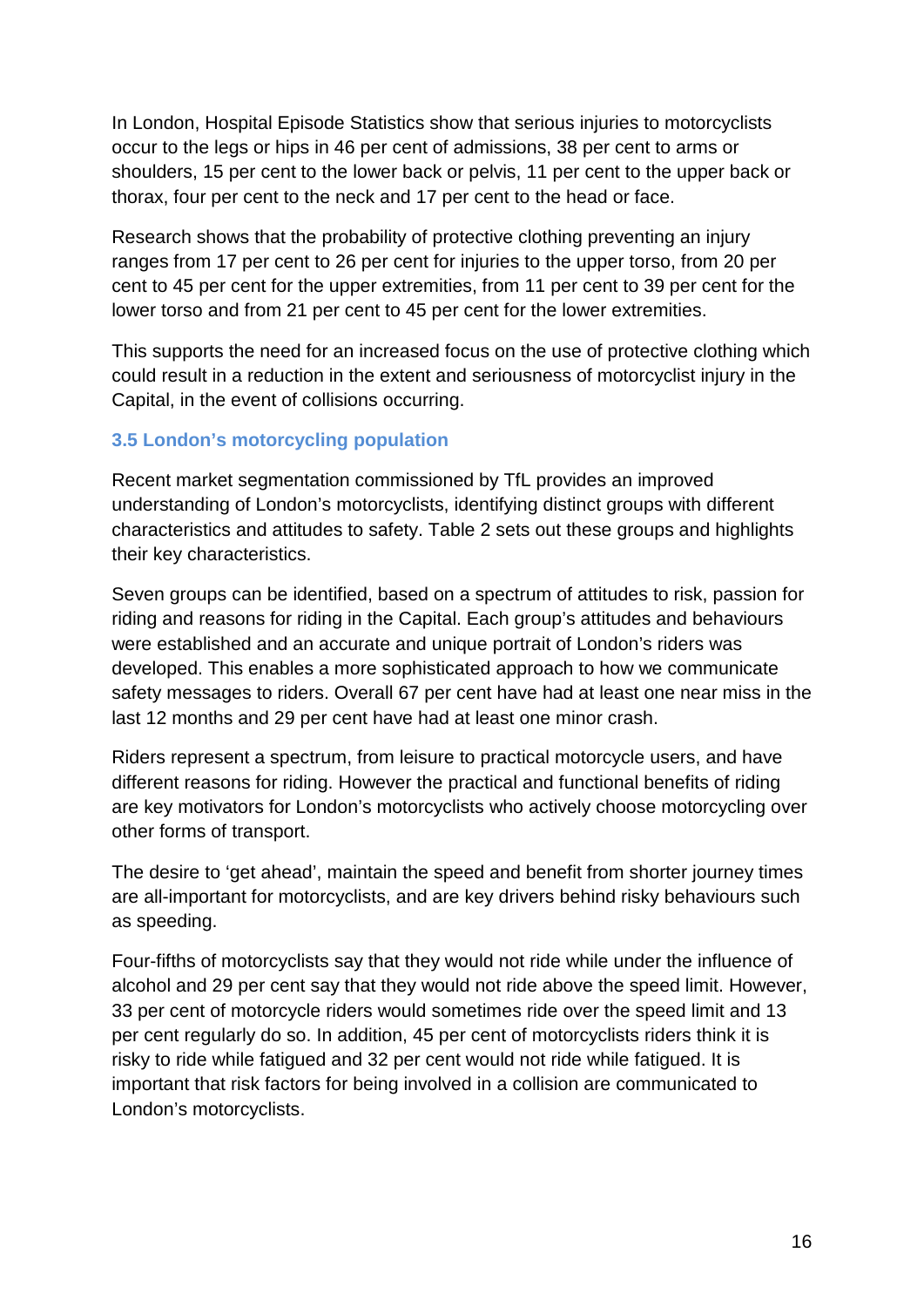### **Table 2. The seven segments of motorcycle riders in London**

| <b>Informed and</b><br>cautious                                                                                                                                                    | <b>Measured and</b><br>practical                                                                                                                      | <b>Respectful road-</b><br><b>crafters</b>                                                                                                               | <b>Developing</b><br>riders                                                                                                                   | <b>Accidental</b><br>appreciators                                                                                                                                                            | All about image                                                                                                                                                                                 | <b>Self-assured</b><br>attention<br><b>seekers</b>                                                                                                               |
|------------------------------------------------------------------------------------------------------------------------------------------------------------------------------------|-------------------------------------------------------------------------------------------------------------------------------------------------------|----------------------------------------------------------------------------------------------------------------------------------------------------------|-----------------------------------------------------------------------------------------------------------------------------------------------|----------------------------------------------------------------------------------------------------------------------------------------------------------------------------------------------|-------------------------------------------------------------------------------------------------------------------------------------------------------------------------------------------------|------------------------------------------------------------------------------------------------------------------------------------------------------------------|
| 13 per cent of the<br>population                                                                                                                                                   | 18 per cent of the<br>population                                                                                                                      | 27 per cent of the<br>population                                                                                                                         | 11 per cent of the<br>population                                                                                                              | 9 per cent of the<br>population                                                                                                                                                              | 16 per cent of the<br>population                                                                                                                                                                | 7 per cent of the<br>population                                                                                                                                  |
| 29 per cent are aged<br>50-59 years old                                                                                                                                            | 35 per cent are aged<br>40-49 years old                                                                                                               | 29 per cent are aged<br>50-59 years old                                                                                                                  | 40 per cent are aged<br>30-39 years old                                                                                                       | 38 per cent are aged<br>30-39 years old                                                                                                                                                      | 47 per cent are aged<br>30-39 years old                                                                                                                                                         | 63 per cent are aged<br>20-29 years old                                                                                                                          |
| <b>Characteristics</b>                                                                                                                                                             | <b>Characteristics</b>                                                                                                                                | <b>Characteristics</b>                                                                                                                                   | <b>Characteristics</b>                                                                                                                        | <b>Characteristics</b>                                                                                                                                                                       | <b>Characteristics</b>                                                                                                                                                                          | <b>Characteristics</b>                                                                                                                                           |
| Enthusiasts who have<br>ended up using their<br>bikes in the city even<br>though they don't<br>necessarily enjoy it.<br>Strong sense of<br>vulnerability informed<br>by experience | Sensible, practical,<br>working people who<br>take advantage of the<br>opportunities riding<br>offers. Unlikely to<br>have ridden if not in<br>London | Bike enthusiasts who<br>live and breathe riding<br>and want to be the<br>best rider they can<br>possibly be. Skill and<br>safety can seem<br>inseparable | New to two wheels but<br>keen to learn, and<br>anxious not to make<br>the same mistakes<br>twice                                              | People who initially<br>turned to two wheels<br>for practical reasons<br>but have found they<br>enjoy the 'edge' it<br>gives them                                                            | Fashion and image<br>conscious people who<br>have bought into<br>riding for the look of it.<br>Often identified by<br>more serious bikers<br>as lacking in<br>motorcycling skill and<br>ability | Young, hedonistic and<br>liable to ride in<br>groups. Often thrill<br>seeking or showing off<br>to others                                                        |
| <b>Attitude to safety</b>                                                                                                                                                          | <b>Attitude to safety</b>                                                                                                                             | <b>Attitude to safety</b>                                                                                                                                | <b>Attitude to safety</b>                                                                                                                     | <b>Attitude to safety</b>                                                                                                                                                                    | <b>Attitude to safety</b>                                                                                                                                                                       | <b>Attitude to safety</b>                                                                                                                                        |
| Focus on cautious<br>riding, with low levels<br>of risk taking - but do<br>feel vulnerable to<br>actions of others                                                                 | Highest proportion of<br>scooter riders so<br>safety clothing isn't a<br>priority but<br>safe/cautious ways of<br>riding are                          | Competent and<br>considered risk taking.<br>Assess when a<br>behaviour is risky and<br>when not and<br>calculate appropriate<br>time / place             | Not strong risk takers,<br>and they make sure<br>they wear the right<br>clothing<br>Have experienced<br>more near misses<br>than other riders | Much less likely to<br>own correct gear<br>Take more minor<br>risks, and do have<br>more crashes than<br>other groups, but<br>some recognition of<br>their own inexperience<br>and behaviour | Image is all: won't<br>wear appropriate gear<br>and riding is more<br>about looking good<br>than staying safe                                                                                   | Appreciation of what a<br>risk is, but do it<br>$anyway - and$<br>awareness that it's<br>risky almost adds to<br>the buzz/likelihood to<br>perform the behaviour |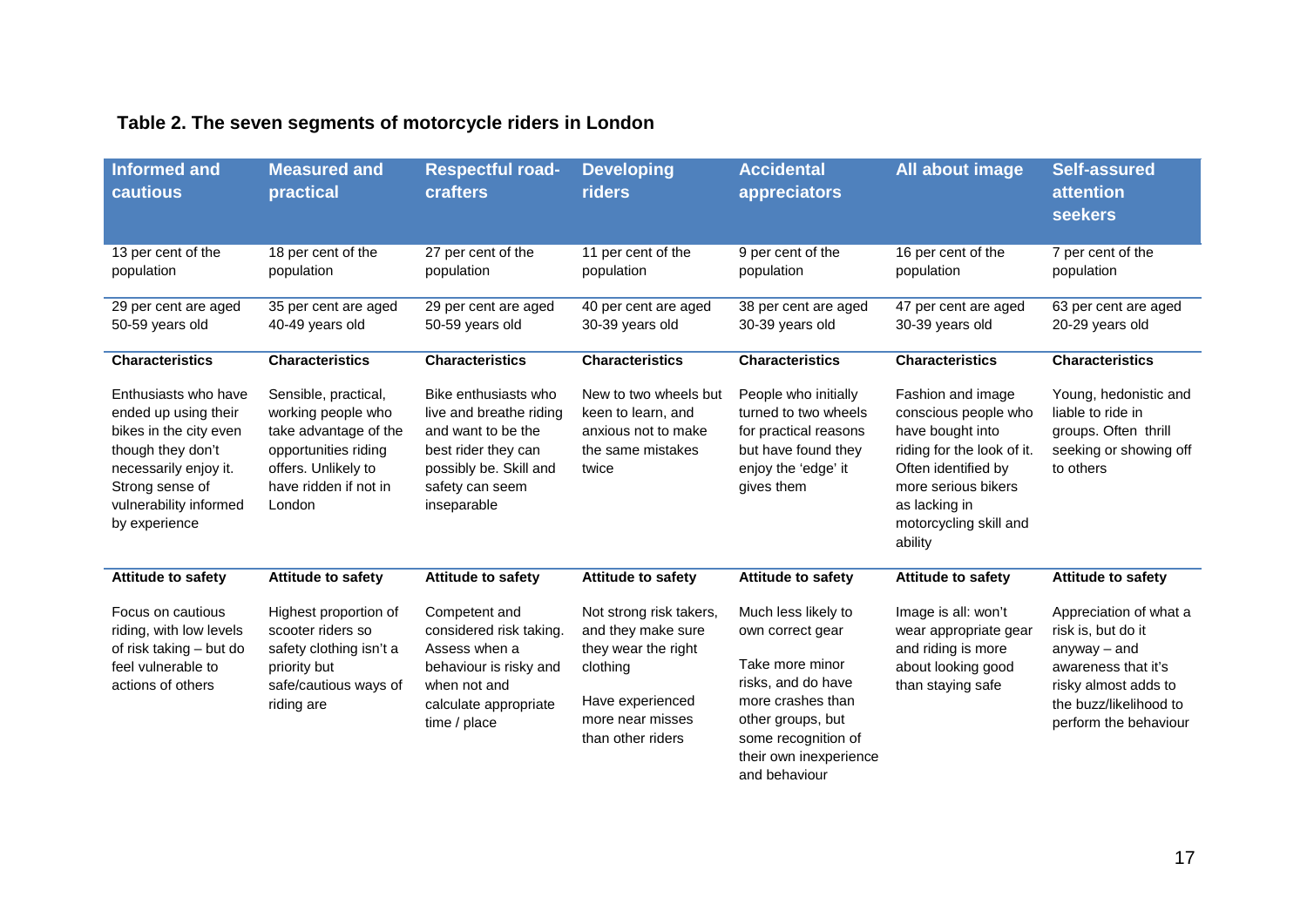### **4 Actions to reduce motorcyclist injuries in London**

This action plan sets out a summary of the motorcycle safety challenges, the levels of risk experienced by motorcyclists in London and the key characteristics of collisions that, if countered, will reduce motorcyclist casualties. To improve the safety of motorcyclists, measures that focus on changing the behaviour of other road users needs to be implemented as well as actions that encourage riders to make their own behaviour safer. There is also a key role for safer infrastructure and improvements to technology.

This plan has been developed collaboratively through the Motorcycle Safety Working Group, comprised of motorcycle stakeholders and representative organisations. We will continue to work closely with this group to deliver safe roads and streets for London's motorcyclists. There are many organisations involved in road casualty prevention and reduction in London. Collaboration between groups is essential as no single organisation will be successful in significantly reducing casualties by itself. Moving forward, more collaboration will be needed and more investment in safety required from the industry, stakeholders and further areas of the public sector. Together with the Metropolitan Police Service we will create a new Roads and Transport Policing Command (RTPC) with more than 2,340 officers. This will be the largest single police command in the UK and give the police an unprecedented ability to improve road safety.

Many of the actions in Safe Streets for London will increase the safety of motorcyclists and prevent further KSIs over the course of the plan. There are also a number of specific actions included in the plan which are directly concentrated on motorcycle safety. The safe system approach, with a focus on vulnerable road users, will result in safety benefits from wider programmes and from targeted interventions.

The actions on the following pages have been tailored to meet the specific needs and key challenges for motorcyclist safety and have been developed with motorcycle stakeholders. The programme covers the period to 2020. There is also a need to continue to innovate to improve road safety in London and we will seek out emerging technologies that will be ready for wider use in the future. As well as building an improved working partnership for the benefit of London's motorcyclists, the actions are grouped by the key collision factors and trends, identified by the analysis in this plan, which are designed to:

- Reduce speed-related collisions
- Reduce right turning vehicle collisions
- Increase compliance with the rules of the road
- Increase the use of PPE to prevent or reduce injury severity
- Improve motorcyclist skill and riding behaviour
- Deliver in partnership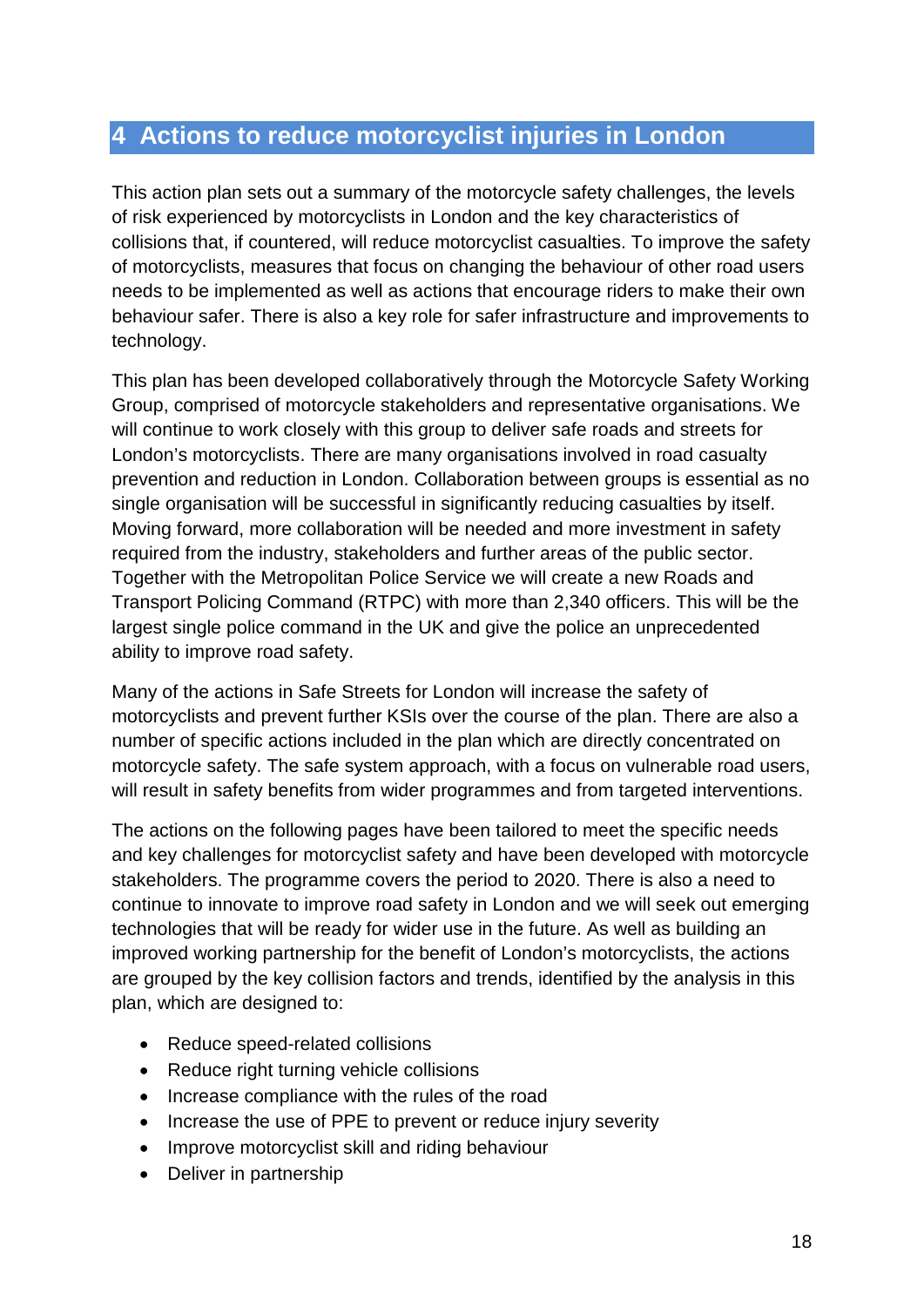| <b>Actions to reduce speed-related collisions</b> |                                                                                                                                                                                                                                                                                                                                                                                                              |                       |  |
|---------------------------------------------------|--------------------------------------------------------------------------------------------------------------------------------------------------------------------------------------------------------------------------------------------------------------------------------------------------------------------------------------------------------------------------------------------------------------|-----------------------|--|
| <b>Number</b>                                     | <b>Description</b>                                                                                                                                                                                                                                                                                                                                                                                           | <b>Complete</b><br>bv |  |
| 1                                                 | TfL will provide funding for a 40 per cent uplift in the<br>activities of the Metropolitan Police's Motorcycle<br>Tasking Team, part of the RTPC, to further clamp<br>down on illegal and antisocial road user behaviour<br>such as:<br>Speeding<br>$\bullet$<br>Careless riding<br>Red light running<br>Uninsured and unlicensed riding; and<br>Traffic violations by motorcyclists and other road<br>users | 2014                  |  |
| $\overline{2}$                                    | TfL will continue to deliver market leading safety<br>campaigns to reduce speeding by motorcyclists and to<br>change their attitudes to speeding.                                                                                                                                                                                                                                                            | 2014                  |  |
| 3                                                 | TfL will increase the reach and coverage of motorcycle<br>speed compliance by installing rear facing cameras on<br>the A13 to enforce the speed limit. TfL will ensure that<br>all average speed camera trial locations will enforce<br>the speed limit with rear facing cameras.                                                                                                                            | 2015                  |  |
| 4                                                 | The Mayor and TfL will work with London's police to<br>embed the use of Speed Awareness Courses for<br>motorcyclists as an alternative to prosecution, in cases<br>of minor speed infractions.                                                                                                                                                                                                               | 2016                  |  |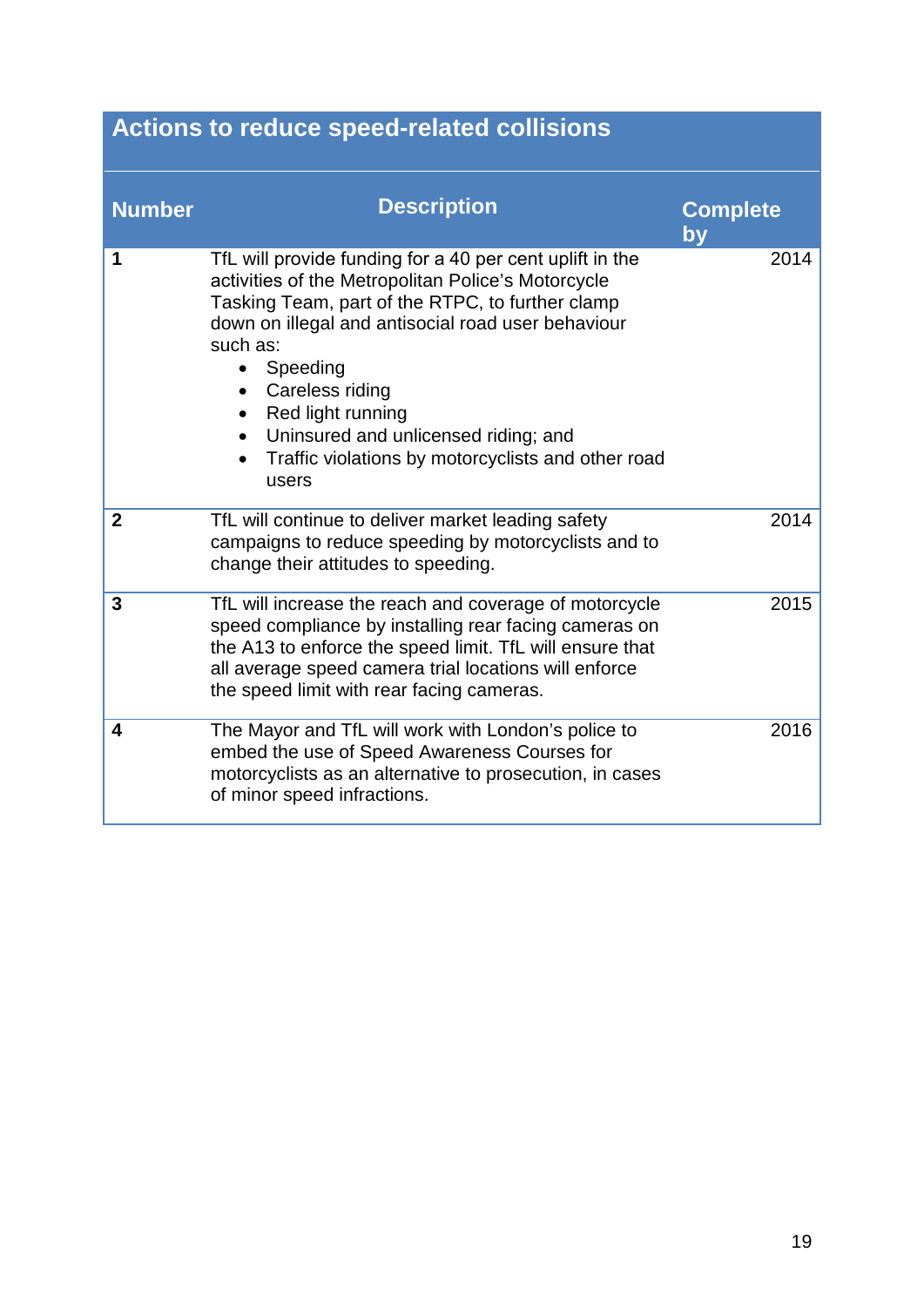# **Actions to reduce right turning vehicle collisions**

| <b>Number</b> | <b>Description</b>                                                                                                                                                                                                                                                                                                                                                                                                                                        | <b>Complete</b><br>by |
|---------------|-----------------------------------------------------------------------------------------------------------------------------------------------------------------------------------------------------------------------------------------------------------------------------------------------------------------------------------------------------------------------------------------------------------------------------------------------------------|-----------------------|
| 5             | TfL will produce hard-hitting safety campaigns to<br>change road user behaviour that currently puts<br>motorcyclists at risk, with a particular focus on areas<br>such as:<br>Drivers failing to look properly or to accurately<br>$\bullet$<br>judge motorcyclists' paths when turning into or<br>out of side roads, U-turning without appropriate<br>care, changing lanes across motorcyclists'<br>paths                                                | 2015                  |
|               | Raising awareness among other road users of<br>$\bullet$<br>the presence and vulnerability of motorcyclists<br>to increase the level of empathy drivers have for<br>motorcyclists<br>The particular dangers that motorcyclists<br>$\bullet$<br>themselves face when other drivers are turning                                                                                                                                                             | 2015<br>2015          |
|               | right or when they are filtering                                                                                                                                                                                                                                                                                                                                                                                                                          |                       |
| 6             | Building on the Institute of Highway Engineers'<br>forthcoming design guidelines for motorcycling, TfL will<br>produce new design guidance tailored for London.<br>Used on all TLRN schemes, this will draw on the<br>knowledge of motorcycle safety experts to embed<br>motorcycle safety within the design process. TfL will<br>use the borough Local Implementation Plan process to<br>encourage boroughs to apply these principles to their<br>roads. | 2015                  |
| 7             | TfL will proactively trial new technologies designed to<br>make motorcycling safer. For example, the use of<br>innovative lighting displays designed to increase the<br>width of a motorcycle's visual footprint in order to<br>reduce right turning 'failed to look' collisions.                                                                                                                                                                         | 2016                  |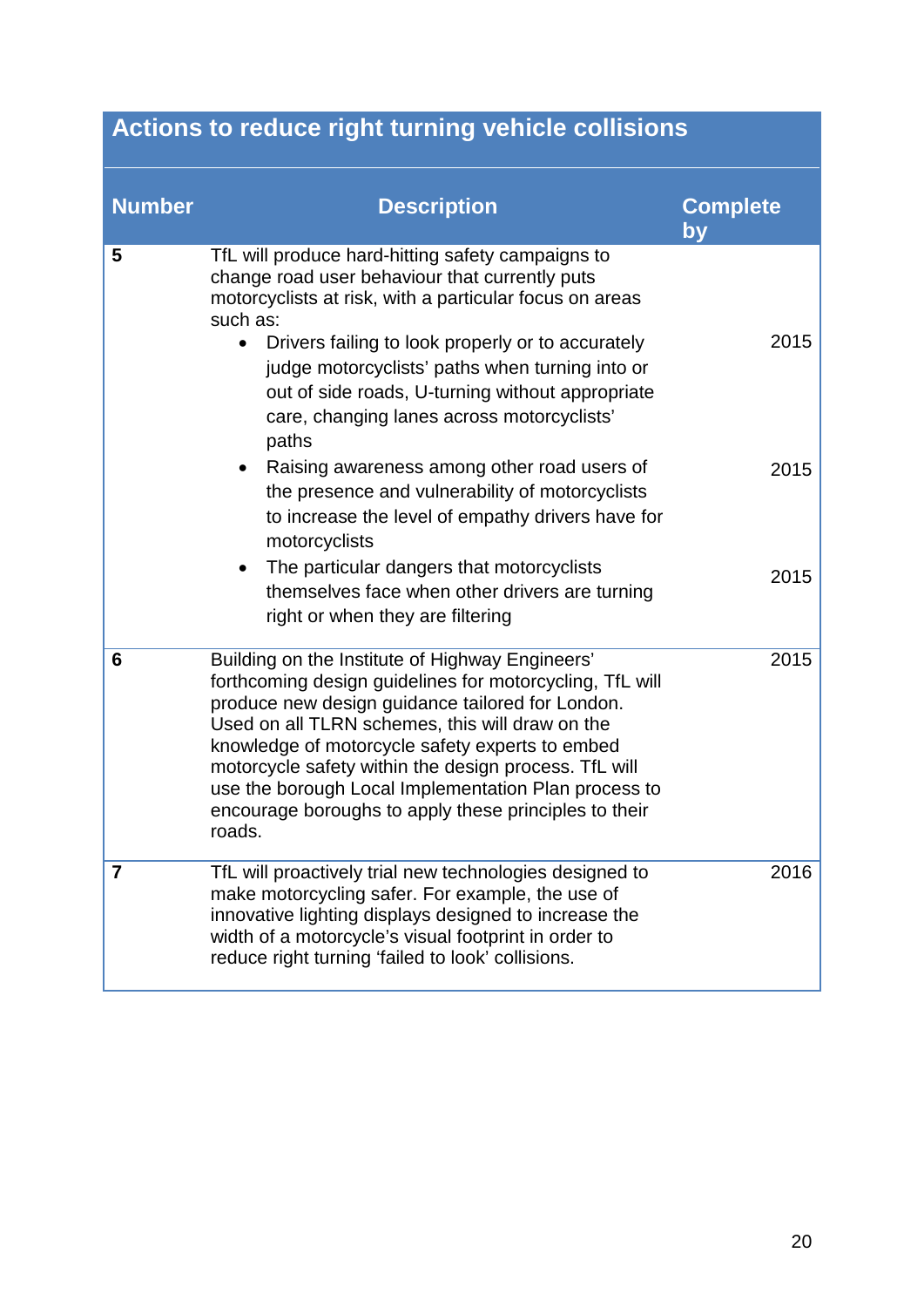# **Actions to increase enforcement and compliance with the rules of the road**

| <b>Number</b> | <b>Description</b>                                                                                                                                                                                                                                                                                                                 | <b>Complete</b><br>by |
|---------------|------------------------------------------------------------------------------------------------------------------------------------------------------------------------------------------------------------------------------------------------------------------------------------------------------------------------------------|-----------------------|
| 8             | Building on the success of Operation Safeway, TfL and<br>the police, through the new Metropolitan Police Service<br>Roads and Transport Policing Command (RTPC), will<br>ensure that future monthly high visibility traffic<br>enforcement operations will target motorcycle safety<br>alongside that of pedestrians and cyclists. | 2015                  |
| 9             | TfL will work with the police to use alternative disposal<br>schemes, such as the Rider Intervention Developing<br>Experience, instead of issuing penalty charge notices<br>for lower order offences.                                                                                                                              | 2015                  |
| 10            | TfL will fund Scootersafe-London and Bikesafe-London<br>rider assessment days for all high risk riders who have<br>been involved in slight injury collisions in London.                                                                                                                                                            | 2015                  |
| 11            | TfL will work with the police to crack down on illegal<br>bikes and riders, as well as cars, forcing them off the<br>road through the ongoing Operation CUBO and other<br>targeted operations.                                                                                                                                     | 2015                  |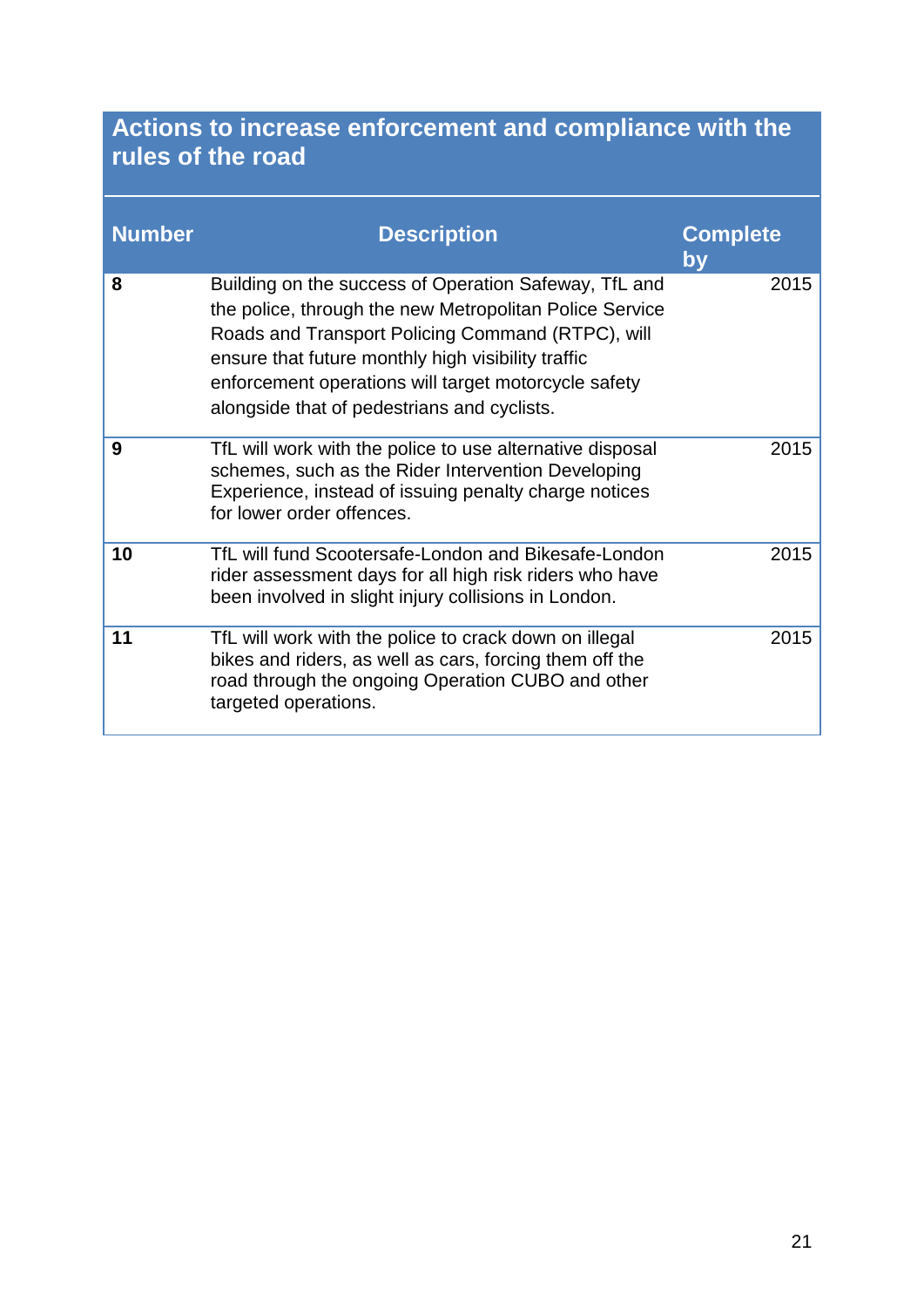# **Actions to increase the use of Personal Protective Equipment to prevent or reduce injury severity**

| <b>Number</b> | <b>Description</b>                                                                                                                                                                                                                                                                                                                                                                                                                                                                                                                                                                                                                                                                                                                                                                                                        | <b>Complete</b><br>by        |
|---------------|---------------------------------------------------------------------------------------------------------------------------------------------------------------------------------------------------------------------------------------------------------------------------------------------------------------------------------------------------------------------------------------------------------------------------------------------------------------------------------------------------------------------------------------------------------------------------------------------------------------------------------------------------------------------------------------------------------------------------------------------------------------------------------------------------------------------------|------------------------------|
| 12            | TfL will advocate and encourage, through a focused<br>programme of engagement, the increased use of PPE<br>by motorcyclists in order to reduce the severity of the<br>injuries they incur when involved in a collision by:<br>Calling on the motorcycle industry and retailers<br>to continue to promote and increase the<br>availability and usage of PPE<br>Encouraging manufacturers to develop new<br>$\bullet$<br>types of clothing and take forward other PPE<br>advances such as air-bag jackets and use of<br>light weight materials<br>Encouraging manufacturers and dealers to<br>$\bullet$<br>broaden their ranges of PPE to include clothing<br>for smaller bikes and younger riders<br>Working with boroughs where motorcyclists<br>experience high levels of risk to implement local<br>awareness campaigns | 2015<br>2014<br>2014<br>2014 |
| 13            | TfL and the boroughs will work with the motorcycle<br>industry and rider groups to improve awareness<br>among riders on choosing and wearing helmets<br>correctly.                                                                                                                                                                                                                                                                                                                                                                                                                                                                                                                                                                                                                                                        | 2016                         |
| 14            | The Mayor and TfL will lobby the DfT to include more<br>makes and models of helmets in their Safety Helmet<br>Assessment and Rating Programme so that members<br>of the public are properly informed about helmet safety<br>performance and that future test standards are<br>continually improved.                                                                                                                                                                                                                                                                                                                                                                                                                                                                                                                       | 2014                         |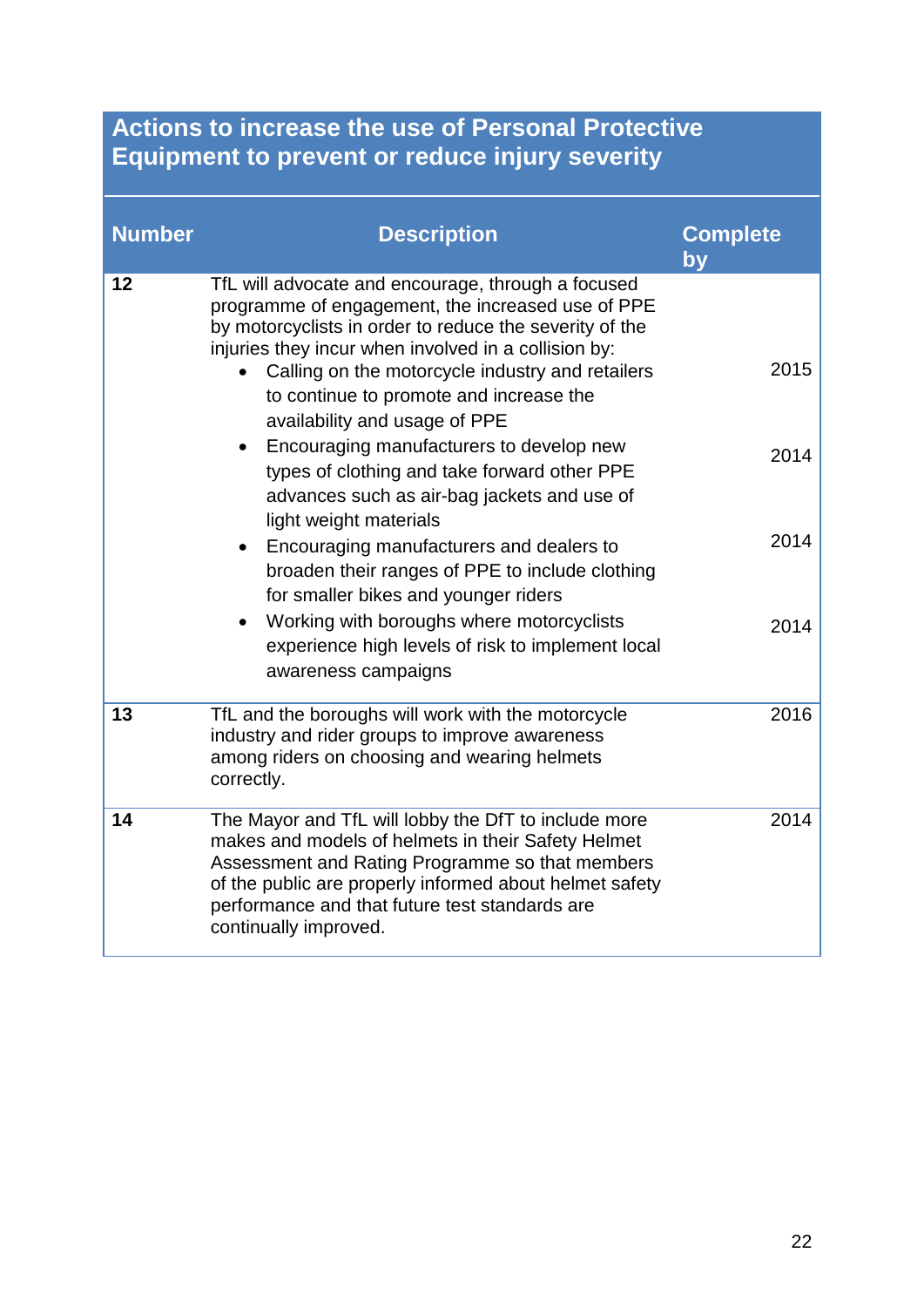# **Actions to improve motorcyclist skill and riding behaviour**

| <b>Number</b> | <b>Description</b>                                                                                                                                                                                                                          | <b>Complete</b> |
|---------------|---------------------------------------------------------------------------------------------------------------------------------------------------------------------------------------------------------------------------------------------|-----------------|
|               |                                                                                                                                                                                                                                             | by              |
| 15            | TfL will develop and pilot a new approach involving<br>schools, colleges, universities, trainers, retailers and<br>businesses in order to reach out to young riders who<br>are most at risk.                                                | 2015            |
| 16            | The Motorcycle Industry Association, working with TfL,<br>will increase the availability of post-test training<br>through promotions, incentives and industry shows.                                                                        | 2015            |
| 17            | TfL will undertake a wide ranging review of<br>Scootersafe-London and Bikesafe-London to ensure<br>they reflect the most up-to-date evidence and best<br>practice in motorcycle safety.                                                     | 2014            |
| 18            | TfL will use the latest data analytics to ensure that its<br>campaigns are targeted and delivered to the right<br>groups and through the right channels by:                                                                                 |                 |
|               | Making better use of data from the LTDS, crime<br>reporting and MOSAIC classifications to better<br>inform campaign design and implementation<br>Increasing our knowledge of riders who live<br>$\bullet$                                   | 2015            |
|               | outside London but regularly ride in London<br>Identifying collision hotspots where there has<br>$\bullet$<br>been a disproportionately high number of                                                                                      | 2015            |
|               | injuries among BAME groups and using this<br>data to influence future initiatives by boroughs<br>Making road safety materials available to                                                                                                  | 2014            |
|               | London boroughs and the police to improve<br>campaign co-ordination across London<br>Working with local authorities outside London to<br>$\bullet$                                                                                          | 2014            |
|               | ensure that campaign, education and training<br>materials reach those commuting into or visiting<br>London                                                                                                                                  | 2014            |
|               | Using peer-to-peer engagement with hard to<br>$\bullet$<br>reach groups of young riders when needed                                                                                                                                         | 2015            |
| 19            | TfL, with representatives from the motorcycling<br>industry, will launch a new motorcycle courier and<br>delivery rider code to protect those who use a<br>motorcycle for work and to instil better riding behaviour<br>among their riders. | 2015            |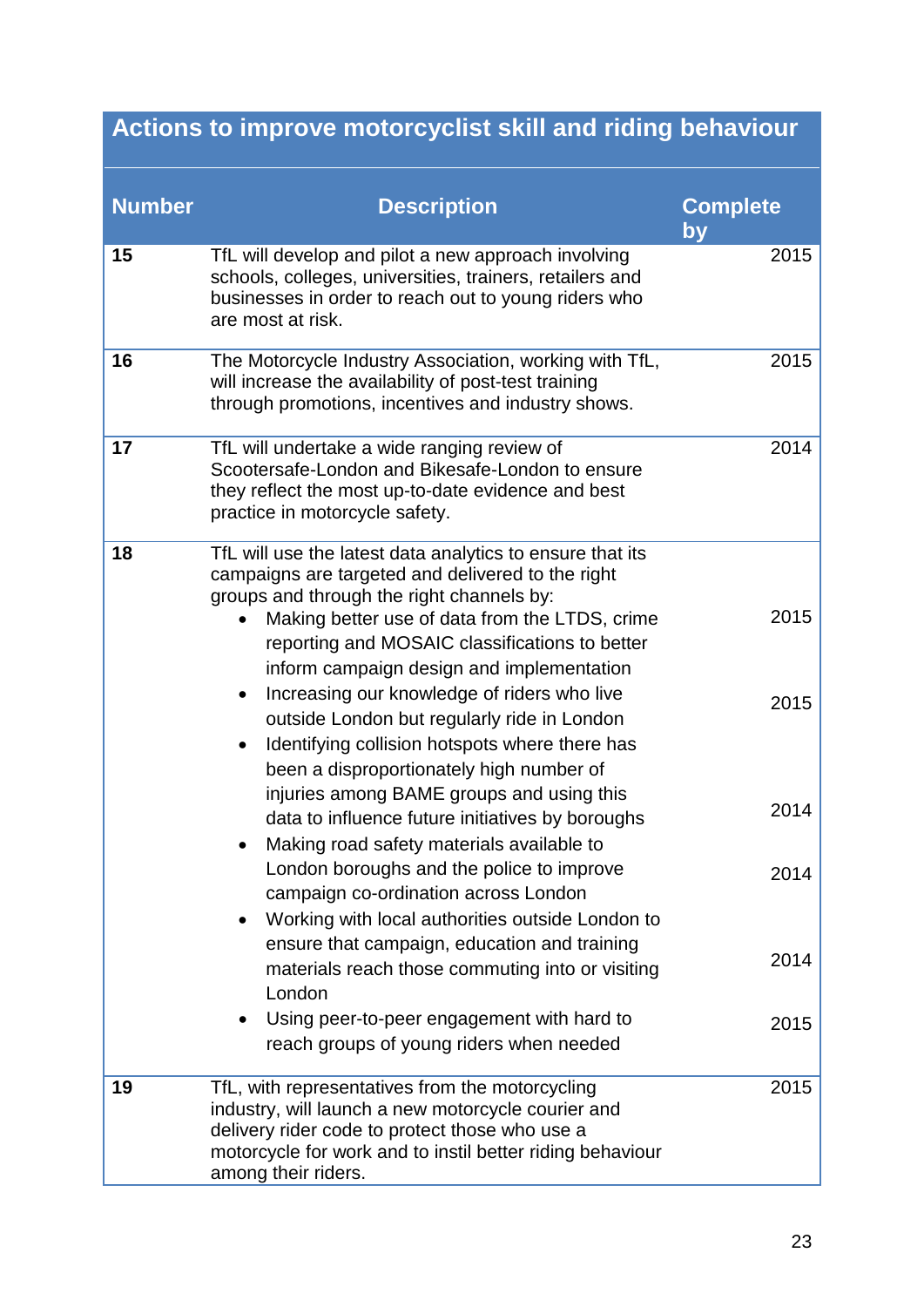# **Actions to deliver in partnership**

| <b>Description</b>                                                                                                                                                                                                                                                                                                                                                                                                                                        | <b>Complete</b><br>by |
|-----------------------------------------------------------------------------------------------------------------------------------------------------------------------------------------------------------------------------------------------------------------------------------------------------------------------------------------------------------------------------------------------------------------------------------------------------------|-----------------------|
| TfL, with partners, will undertake a multi-modal<br>research study into younger riders and drivers to better<br>understand their attitudes and behaviour to safety<br>which will influence future road safety initiatives in<br>London.                                                                                                                                                                                                                   | 2014                  |
| TfL and the police will update the motorcycle fatality<br>files research study to identify any emerging safety<br>issues that lead to fatal collisions.                                                                                                                                                                                                                                                                                                   | 2015                  |
| TfL, in partnership with the Motorcycle Industry<br>Association, will investigate motorcycle safety in<br>European cities that have lower motorcycle injury rates<br>than London and apply the lessons learned from this<br>review.                                                                                                                                                                                                                       | 2014                  |
| The Road Fatality Review Group, including senior<br>representatives from the police and TfL, will meet<br>every two months and will use the latest 'Compstat'<br>style approaches from crime analysis to improve the<br>safety of motorcycles at high priority junctions.                                                                                                                                                                                 | 2014                  |
| TfL will develop and fund new engineering guidance<br>and training to up-skill London's road safety<br>professionals and address the unique needs of<br>motorcycle safety in the Capital.                                                                                                                                                                                                                                                                 | 2016                  |
| TfL will enable boroughs to target locations where<br>motorcycle safety improvements are needed by<br>providing, every year, information on high risk<br>locations.                                                                                                                                                                                                                                                                                       | 2015                  |
| The Road Safety Steering Group and Motorcycle<br>Safety Working Group will define new areas of<br>research and evidence by:<br>Bringing together hospital, trauma and police<br>data to better understand how injuries happen<br>and to identify ways to increase motorcyclists<br>chances of avoiding injury in collisions<br>Bringing experts and leading practitioners to<br>seminars and events to further spread<br>motorcycle safety best practice. | 2014<br>2014          |
|                                                                                                                                                                                                                                                                                                                                                                                                                                                           |                       |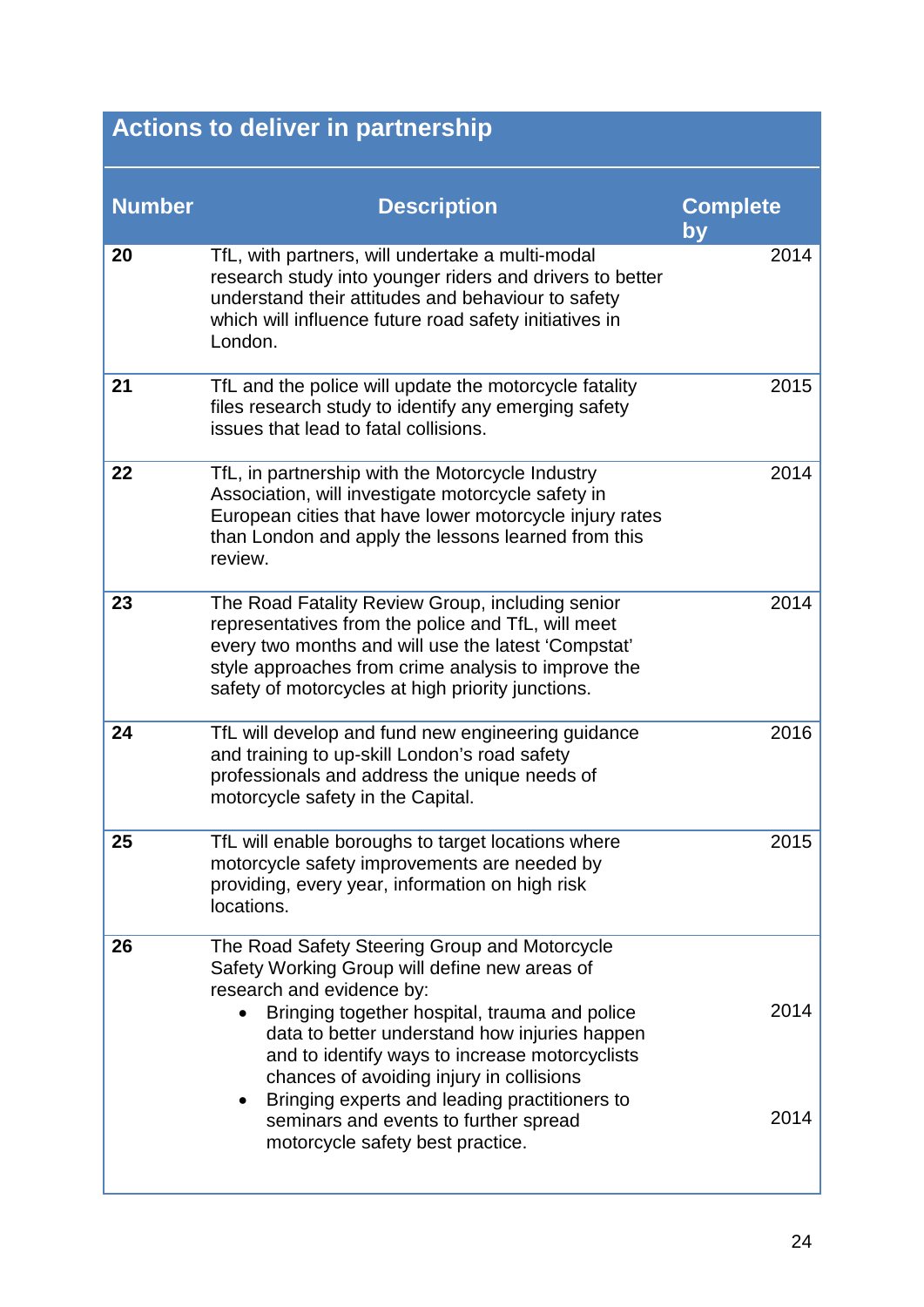# **Actions to deliver in partnership**

| <b>Number</b> | <b>Description</b>                                                                                                                                                                                                                           | <b>Complete</b><br><u>lby</u> |
|---------------|----------------------------------------------------------------------------------------------------------------------------------------------------------------------------------------------------------------------------------------------|-------------------------------|
| 27            | The Mayor and TfL will lobby the DfT for further safety<br>and training elements to be included in the motorcycle<br>compulsory basic training and the motorcycle licence<br>test.                                                           | 2015                          |
| 28            | TfL, working with the DfT, the Driver and Vehicle<br>Standards Agency, industry and motorcycle user<br>groups, will ensure that motorcycle training standards<br>in London are industry-leading using the safest<br>practices and equipment. | 2016                          |
| 29            | TfL, through the motorcycle working group, will work<br>with the motorcycle industry in Europe to continue to<br>develop future designs and technology to improve<br>motorcycle safety through trials and knowledge<br>sharing.              | 2016                          |